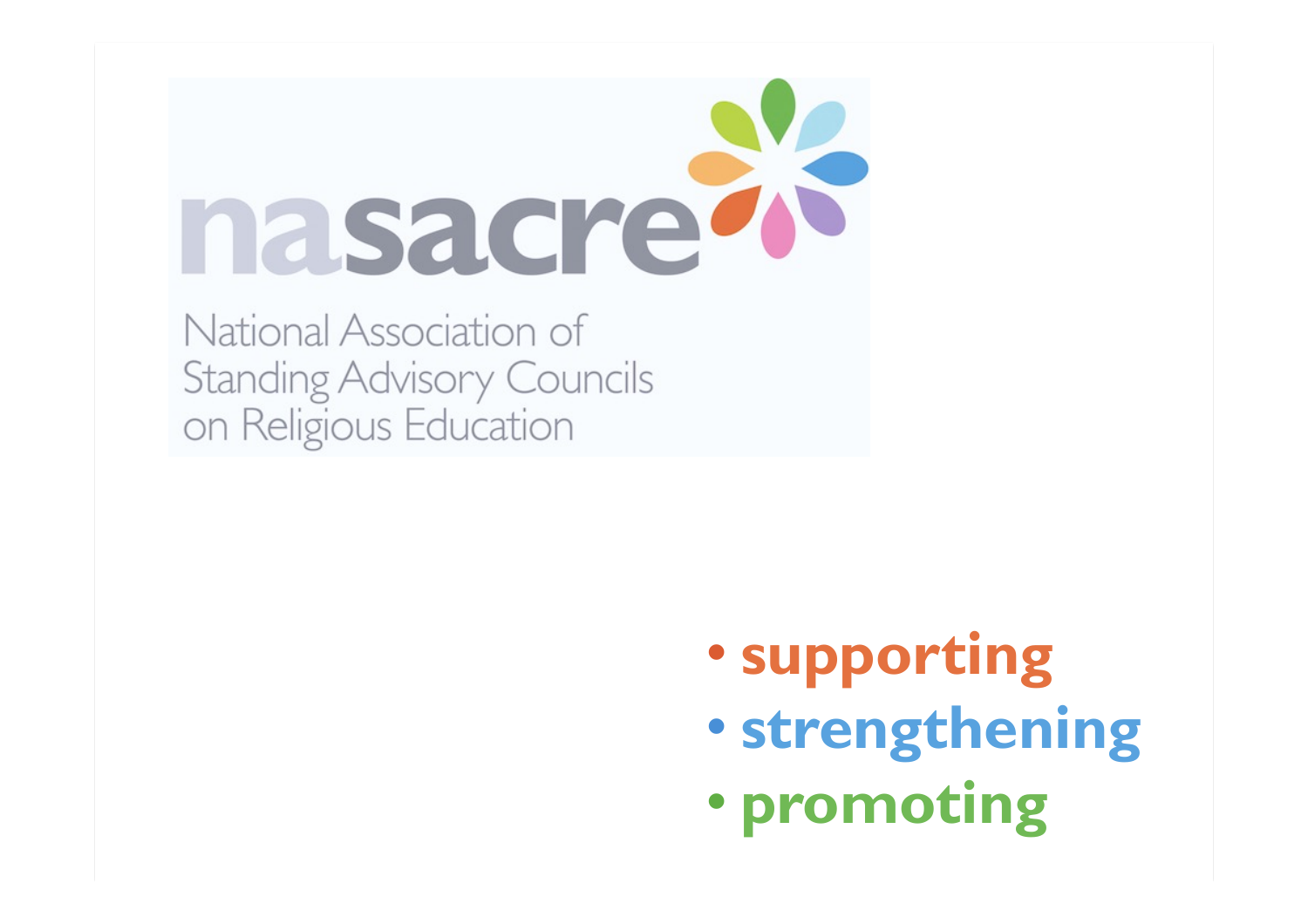

## **SACREs and collective worship**

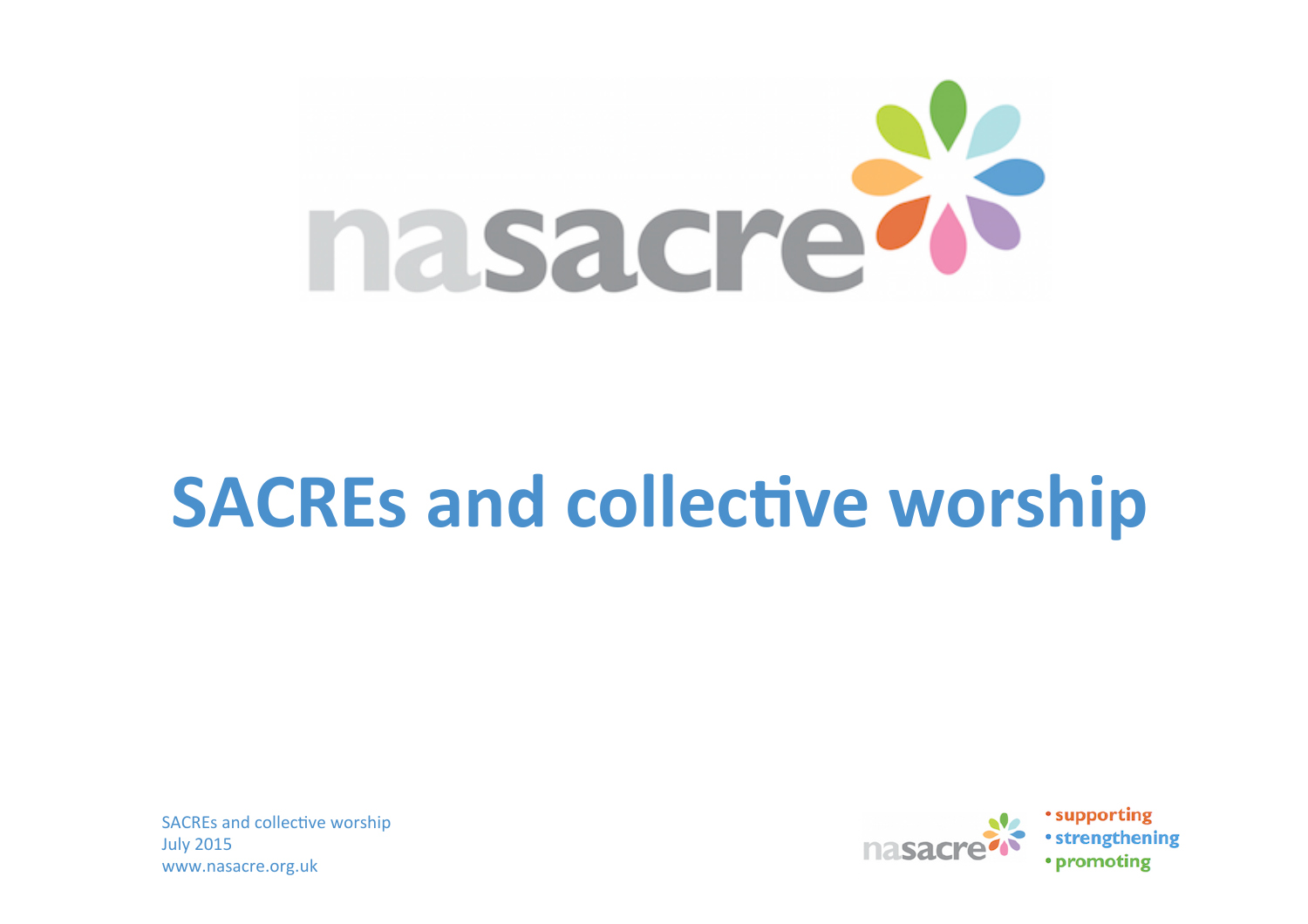## **Collective worship: a brief discussion**

- Is collective worship appropriate in a maintained, non-faith school?
- For some people, collective worship is controversial. Has it an educational value? If so what is it?



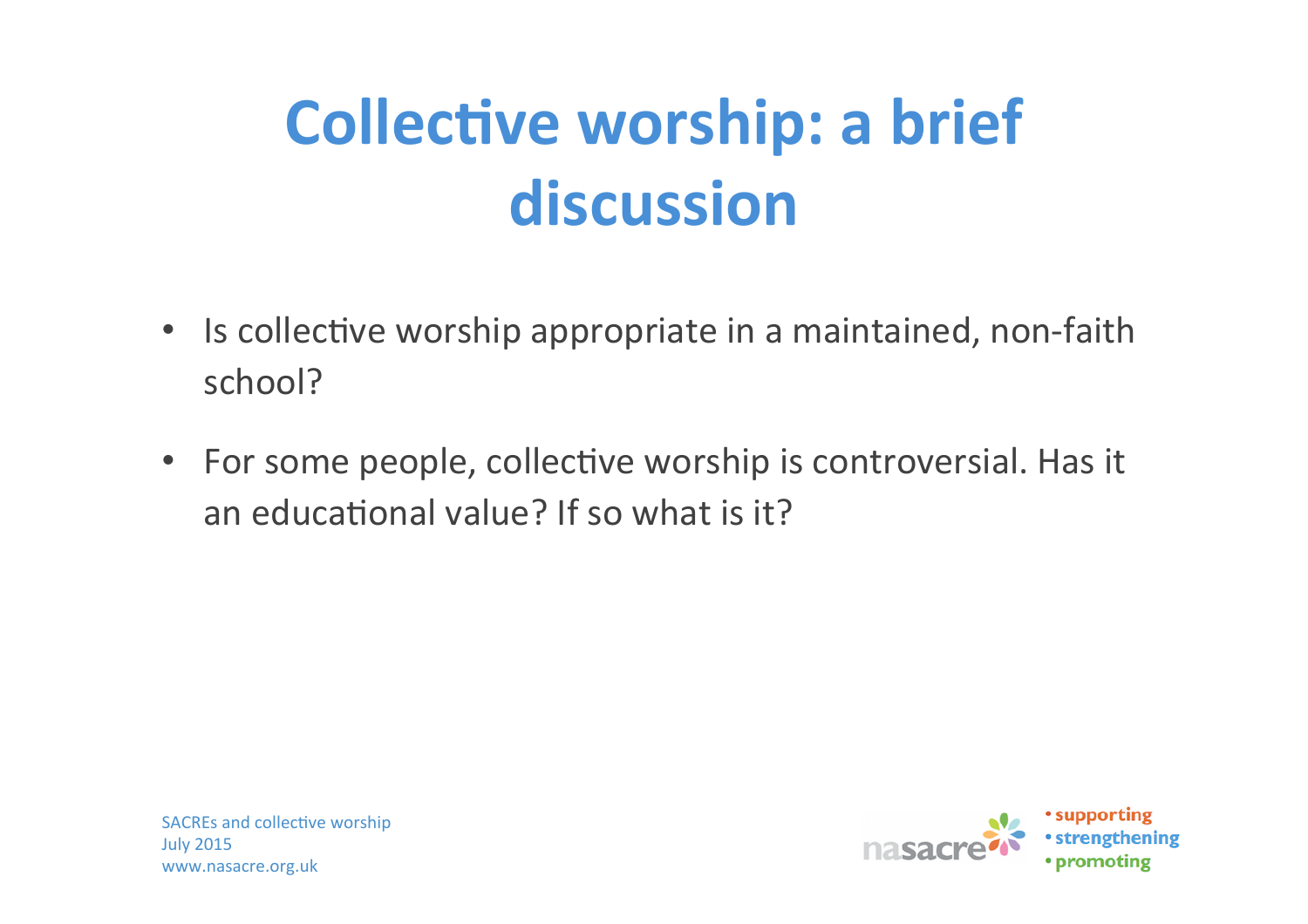#### **Introduction**

- The requirement for a daily act of collective worship is challenging for some schools and especially for secondary schools.
- Done well, it really can make a difference for the whole school community.
- The more support, encouragement and clarity a SACRE can provide for schools, the better able they will be to provide quality experiences for their pupils.

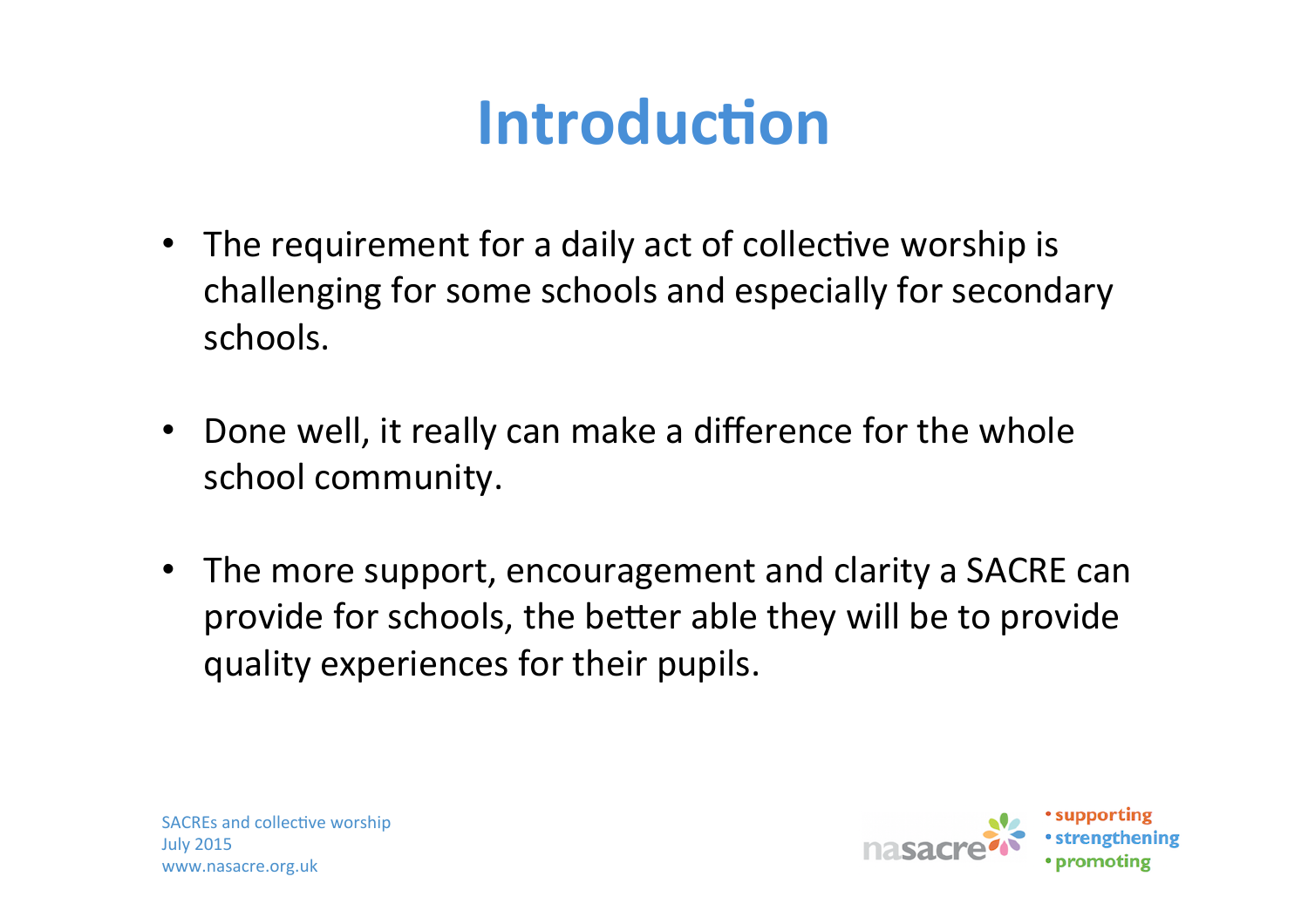# **This training presentation examines:**

- Collective worship, including its nature and purpose, the law, what good CW might include
- SACRE's responsibilities regarding collective worship

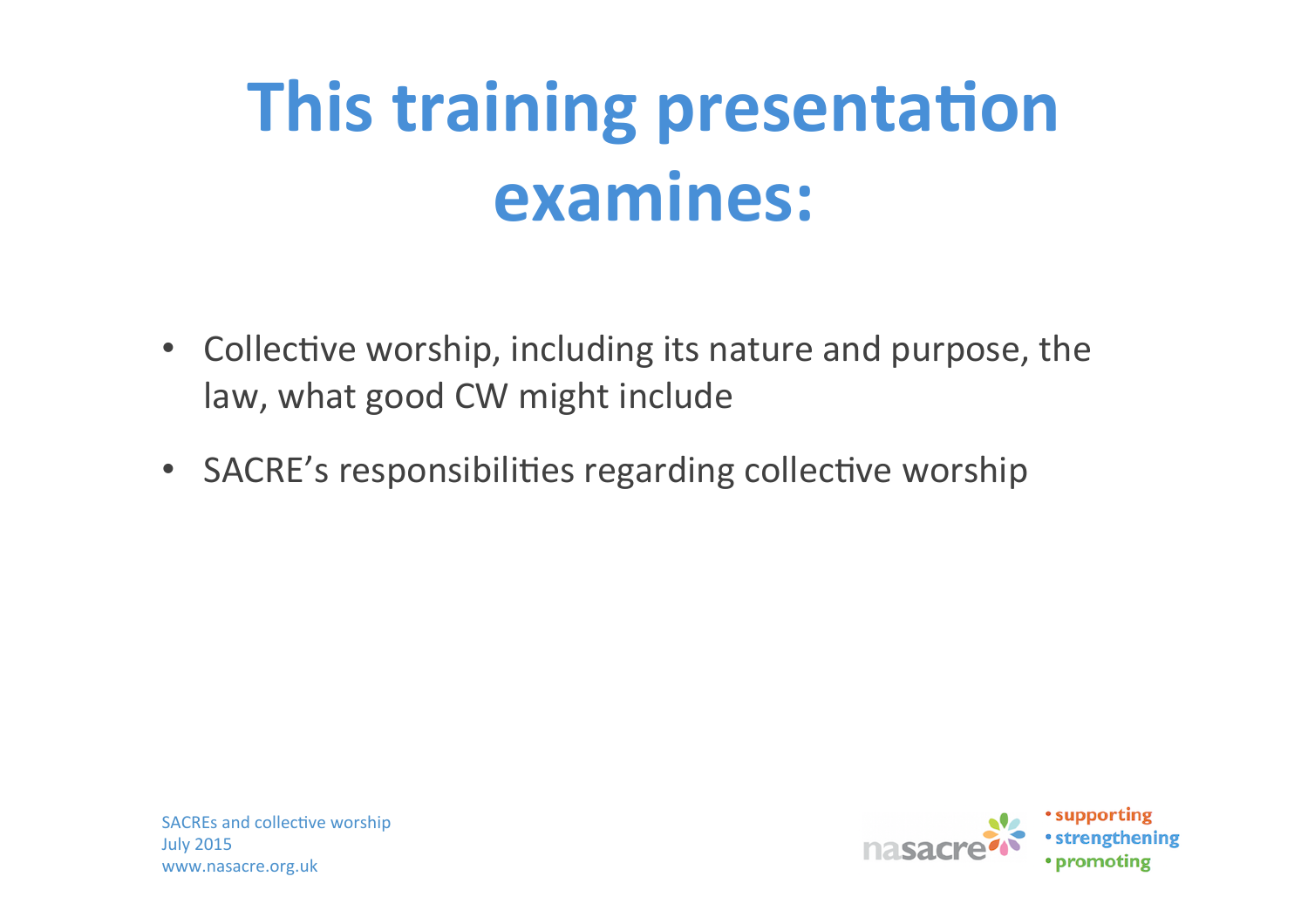# **Why collective worship?**

Collective worship has been a legal requirement in maintained schools since 1944 and for academies and free schools, is set out in their funding agreement.

By law it:

- is the responsibility of the head teacher (LA Maintained schools and academies) or the governors (voluntary controlled and aided schools), in consultation with each other
- must be provided for pupils every day, unless they are withdrawn by their parents

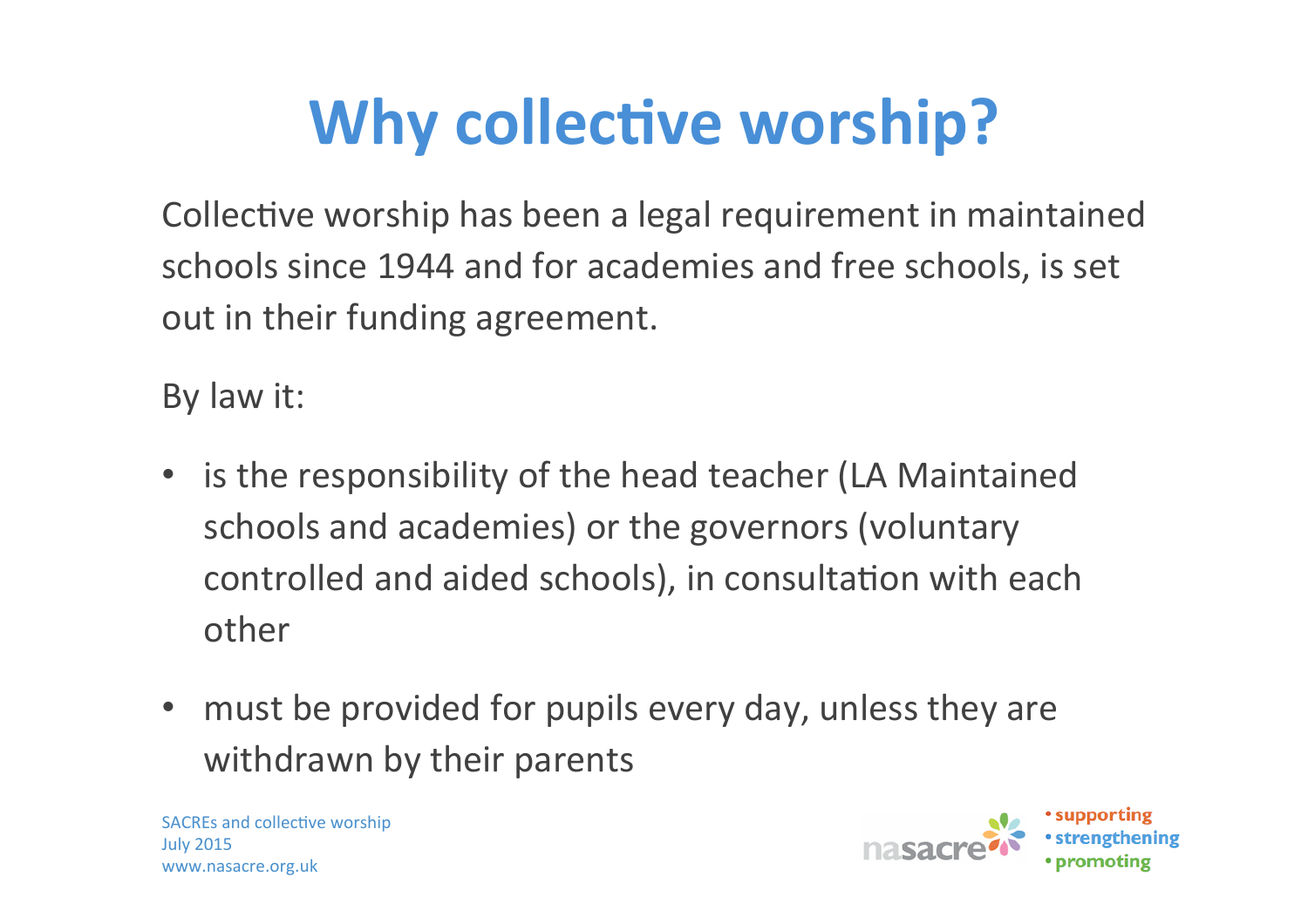## **Collective worship**

- must not be distinctive of any denomination, except in schools with a religious character
- is not part of the taught curriculum time of the school
- is specific in terms of content, ie: the majority of acts of collective worship in a term must be 'wholly or mainly of a broadly Christian character' except in schools with a religious character
- parents/carers can withdraw their child from collective worship and  $6<sup>th</sup>$  formers can themselves decide to withdraw from it without their parents'/carers' consent.



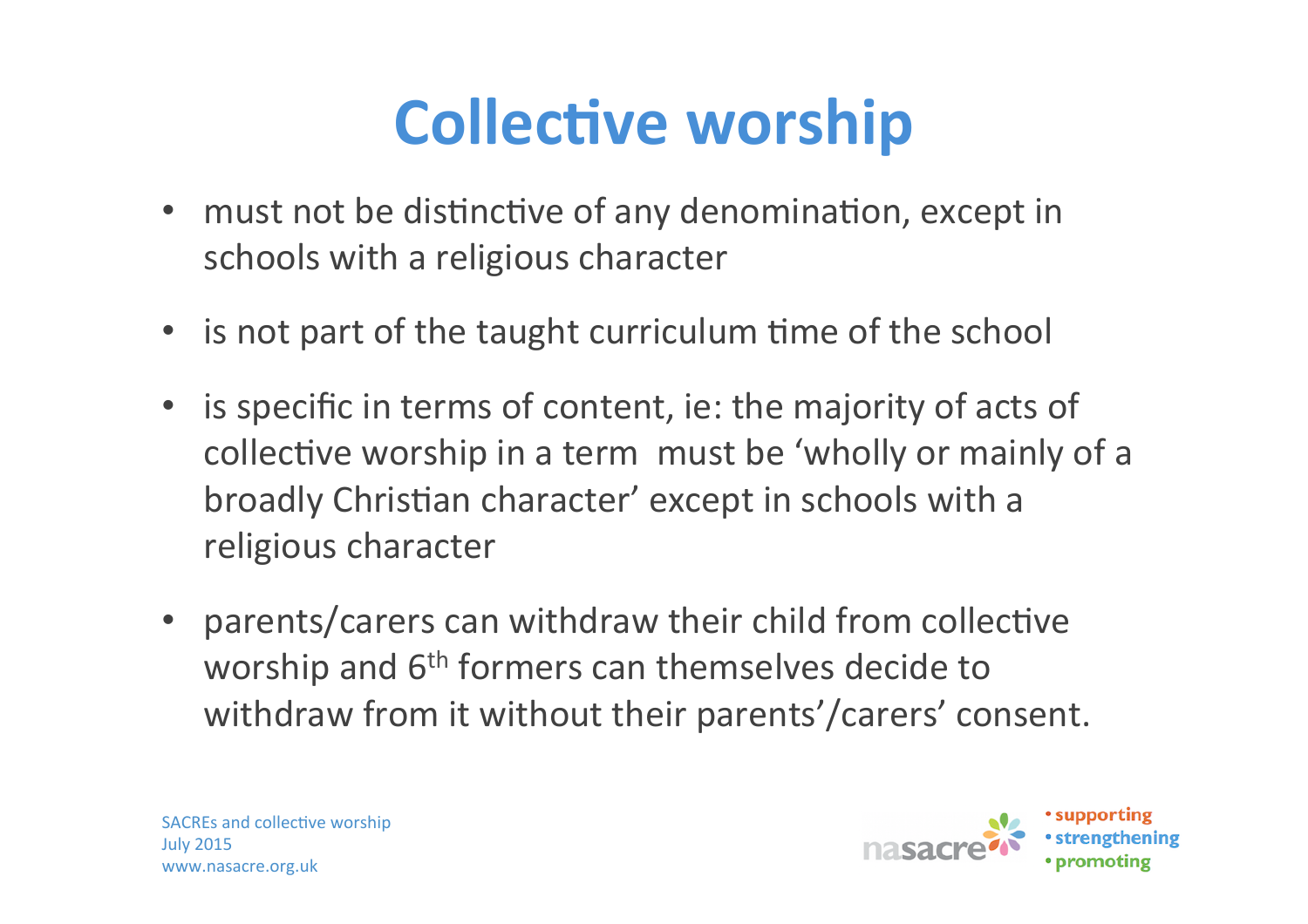## **What does this mean?**

- Every pupil registered in the school must take part in an act of collective worship on each school day.
- Taking part means more than simply attending, but sharing in some form of activity.

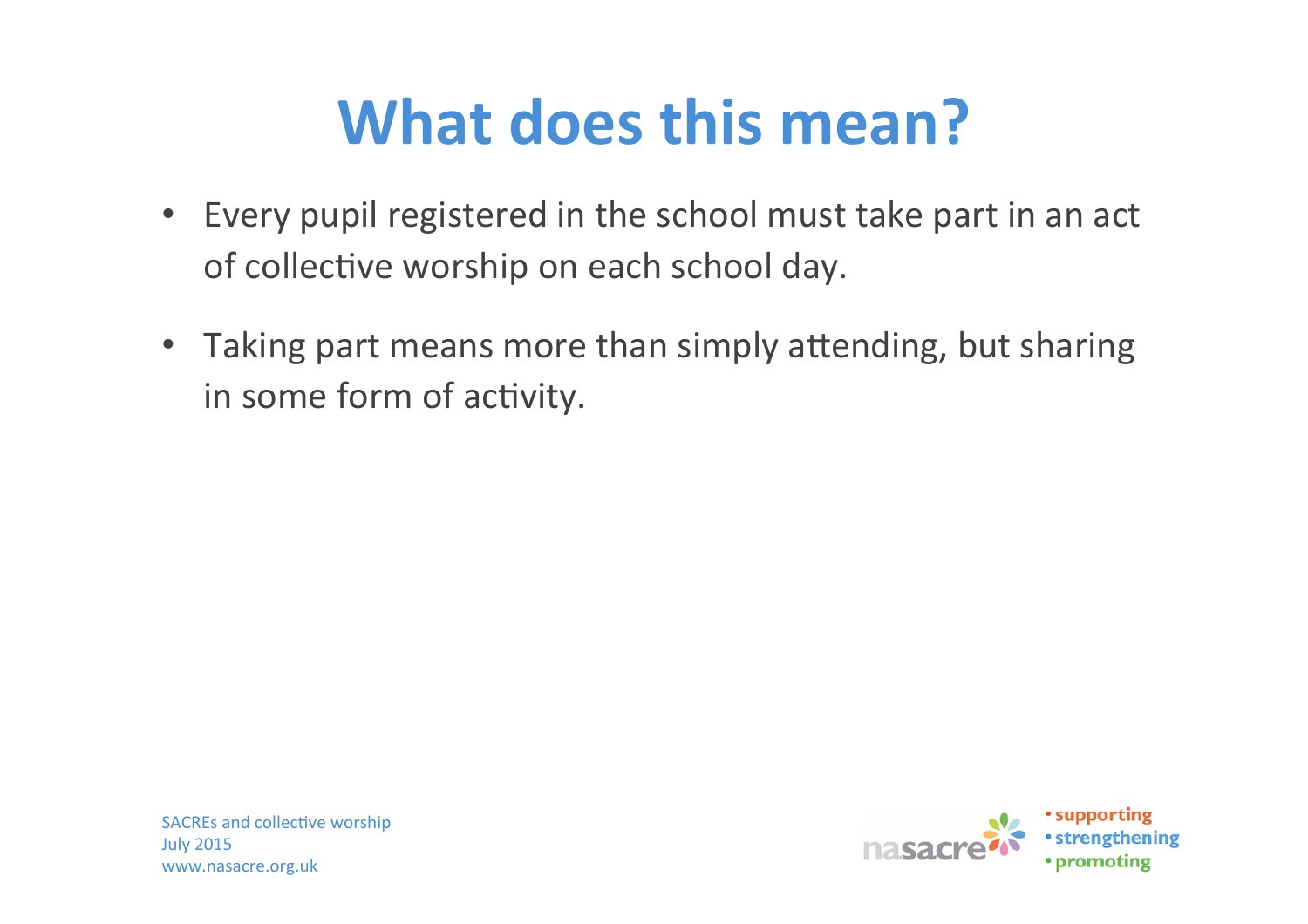## **What is collective worship?**

**Collective** worship:

- is an **educational** activity
- involves pupils of any faith and none as a school is a community of people holding different beliefs  $-$  it is inclusive
- is a statutory daily activity
- is **different** from *corporate* worship, which is the shared experience of people belonging to a particular faith or denomination

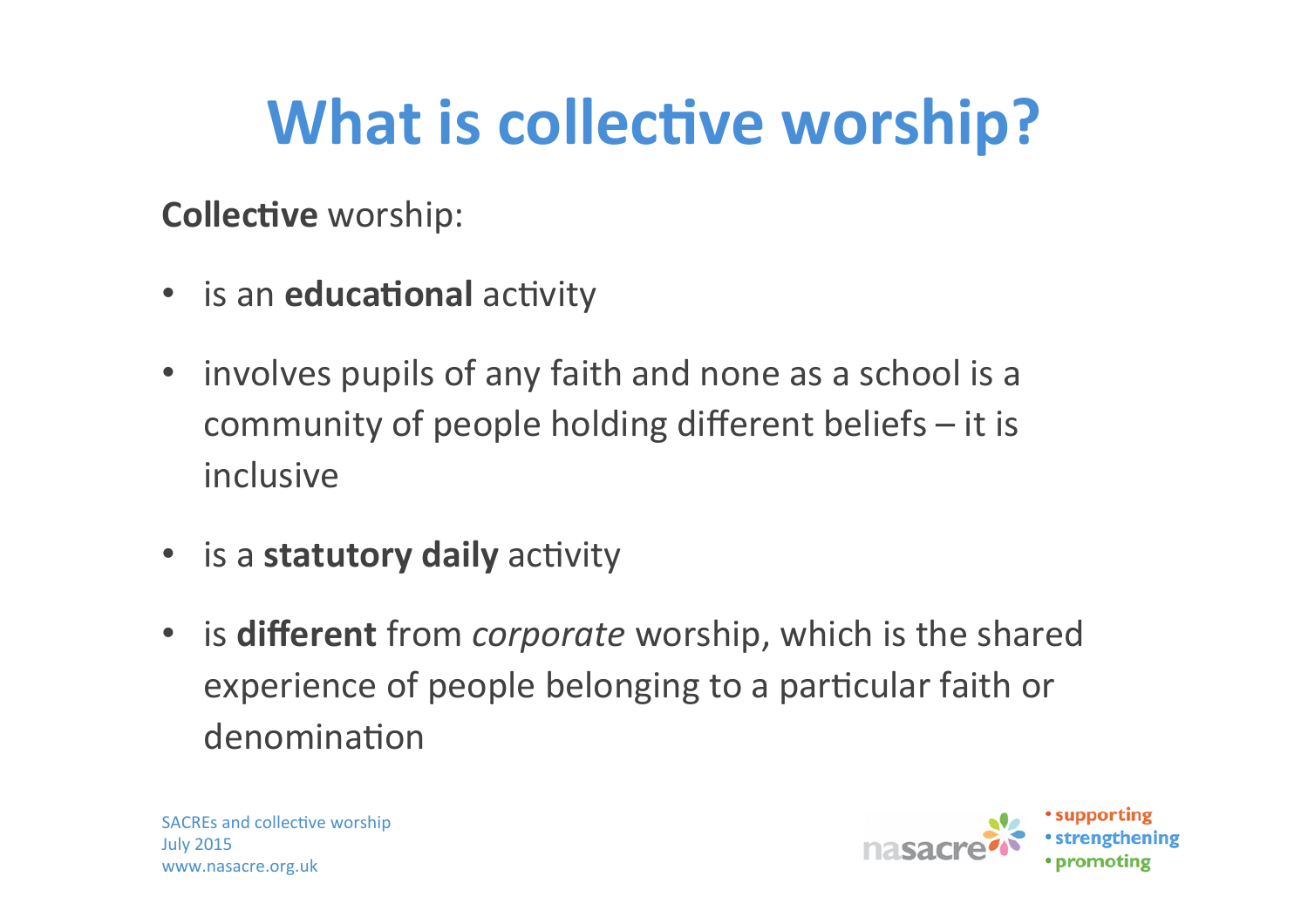## **Good collective worship**

- is invitational and not an imposition, e.g. *inviting* participants to pray or reflect
- offers variety
- challenges pupils
- has a reflective atmosphere and encourages the development of a reflective approach to life

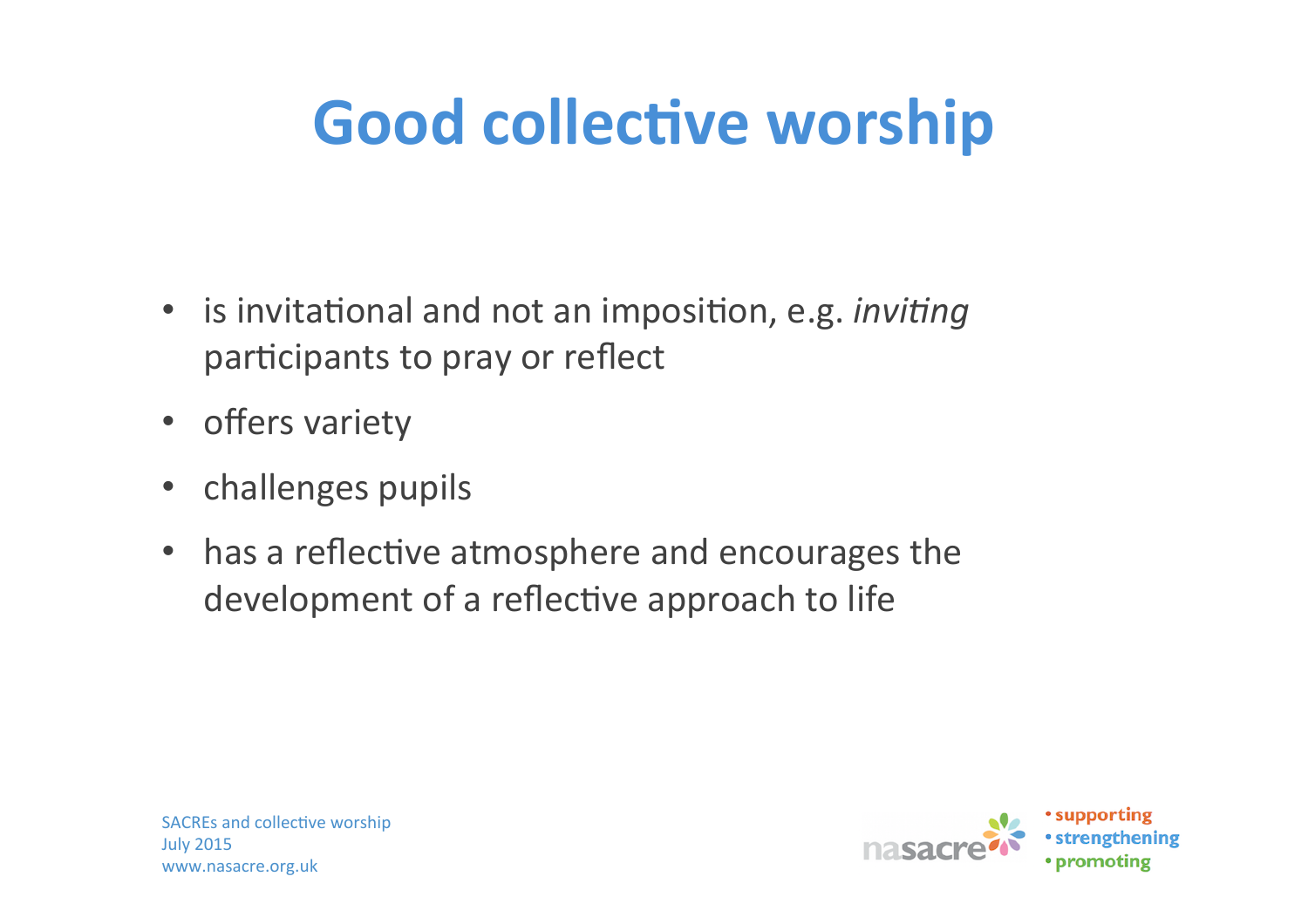# **How does collective worship contribute to school life?**

Collective worship provides opportunities for pupils and staff in the school to reflect together on:

- What is important in life
- What it means to be human
	- $-$  exploring a range of beliefs and ideas and how the behaviour of some people gives an example of the best a human can become
- Ideas of right and wrong
	- $-$  applying these to current personal, school and external issues



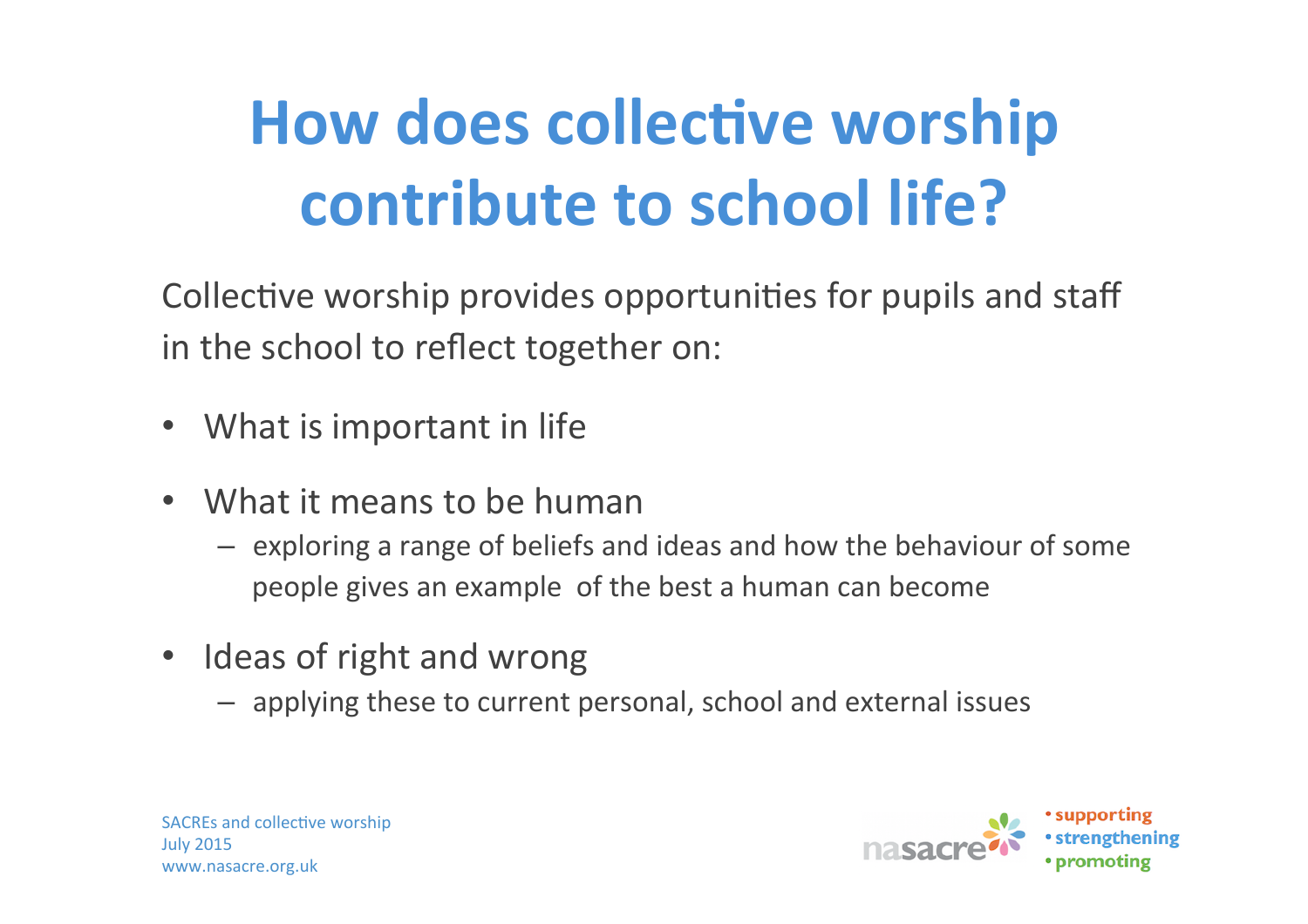# **How does collective worship contribute to school life?**

and 

- How people live and work together as communities, both in school and beyond
- Ways in which people in different places and times have experienced, responded to and expressed these issues and values

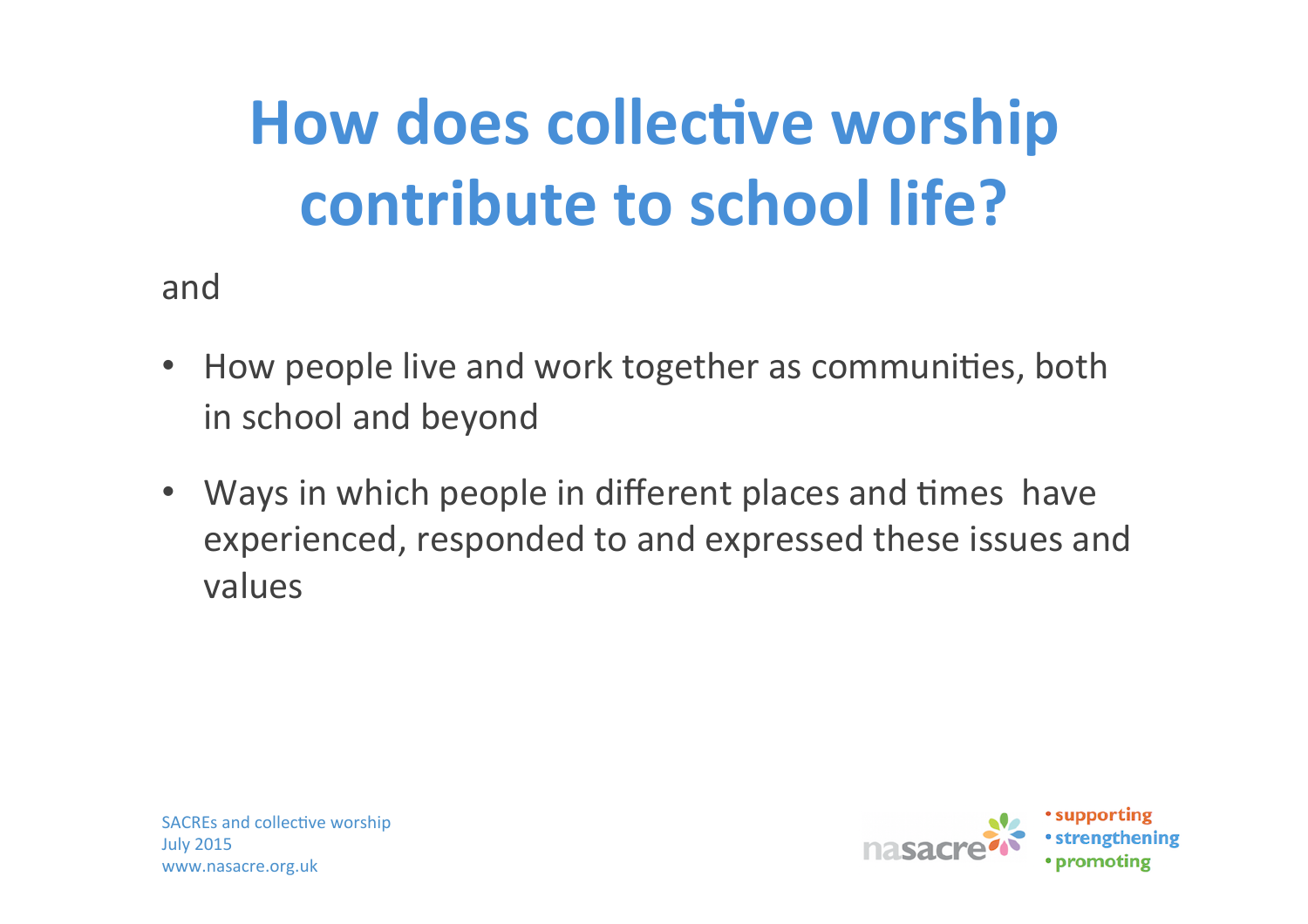## **How does collective worship contribute to school life?**

By providing good quality collective worship, a school can build an inclusive ethos around shared purposes and values, which contributes significantly to to the spiritual, moral, social and cultural development of each child and to a thriving learning community.



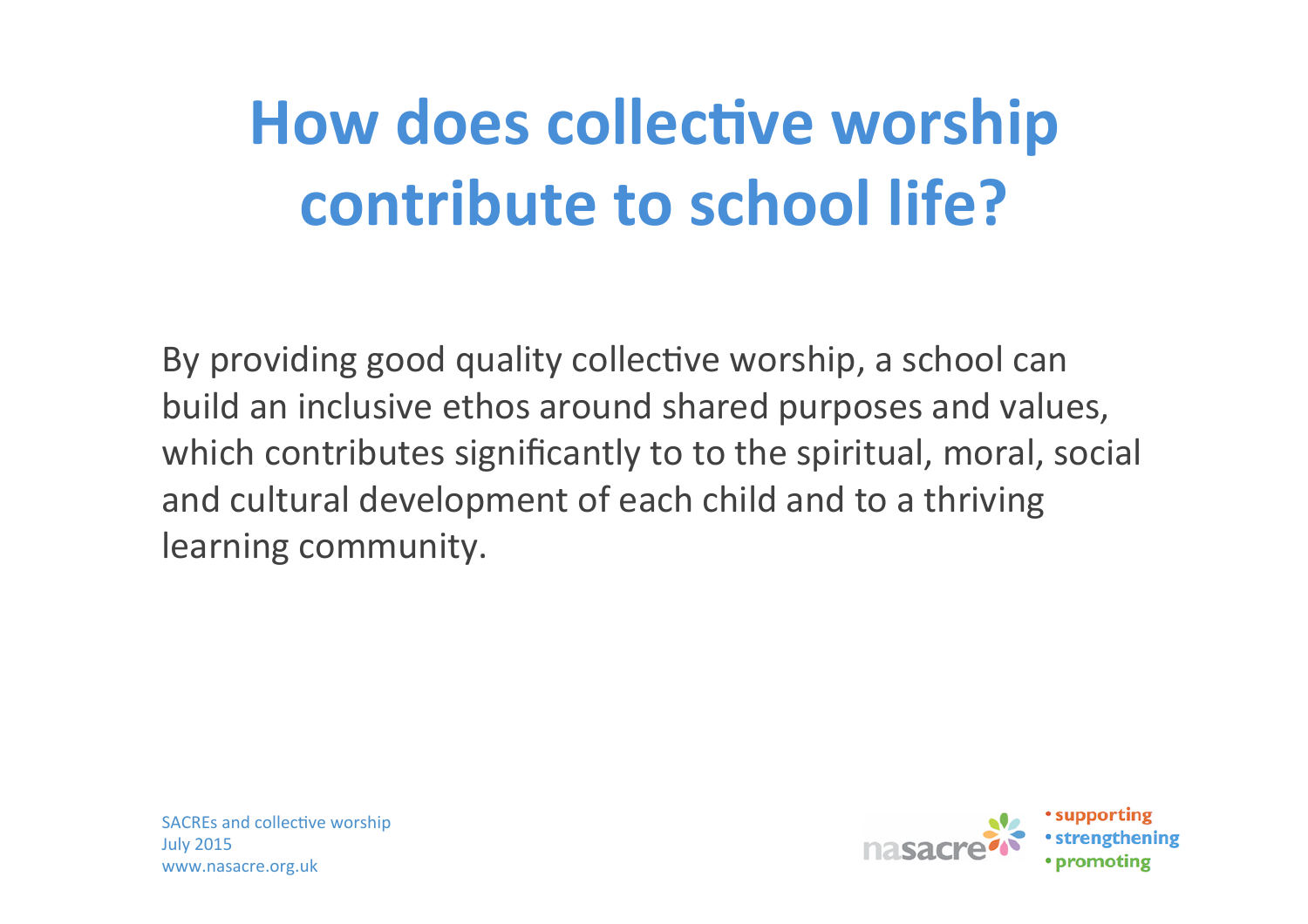#### **What is the purpose of collective worship?**

- The DfE circular 1/94 has a useful statement in its commentary as aims. It states collective worship is to provide **opportunities** for pupils to:
- worship God *(see page 16)*
- consider spiritual and moral issues
- explore their own beliefs
- encourage participation and response
- promote community/shared values
- reinforce positive attitudes

*In* 2012, the DfE stated that schools are free to choose whether or not to use circular  $1/94$  as guidance.

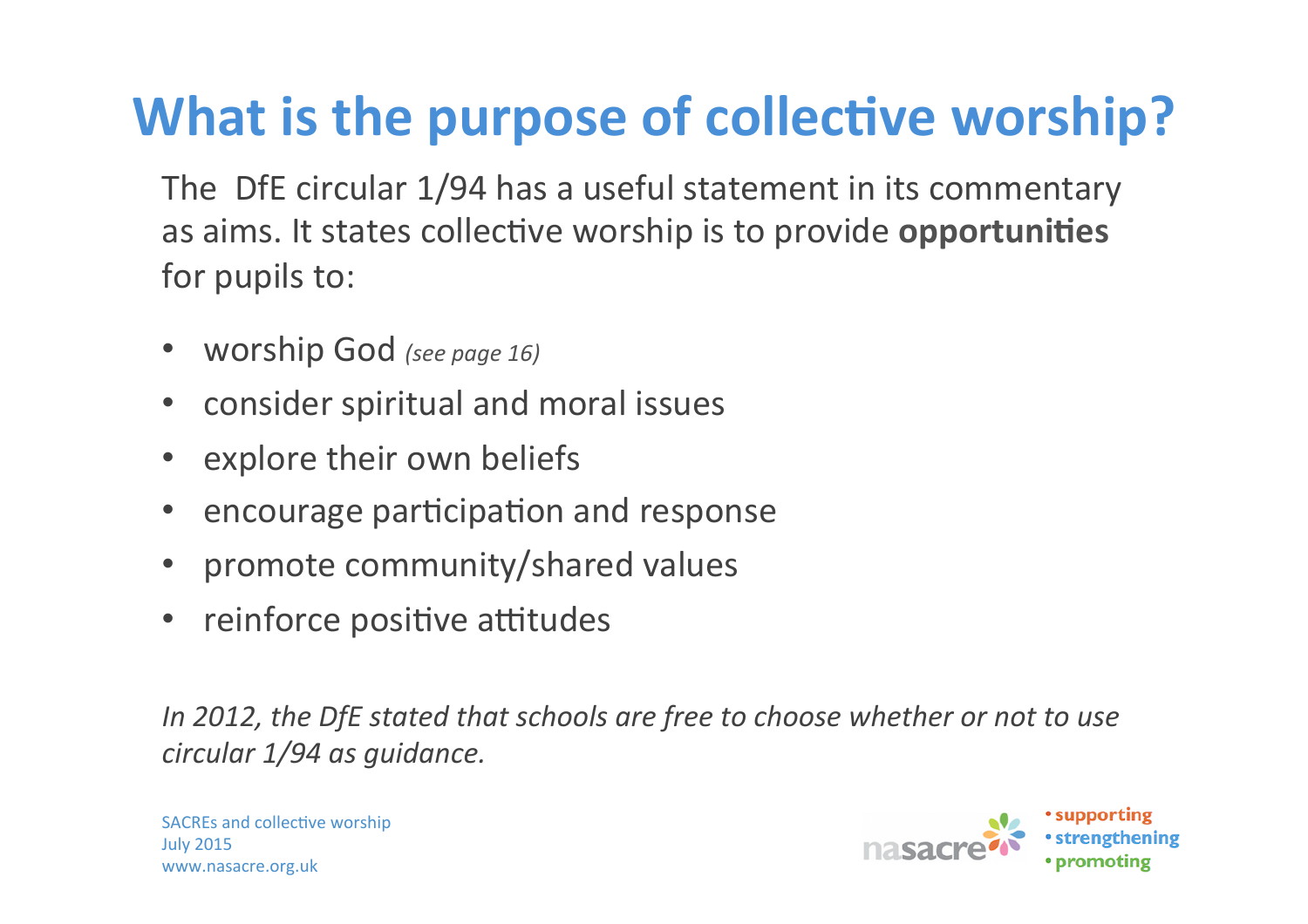#### **Good collective worship offers school** communities opportunities to:

- celebrate together
- think deeply (reflect/meditate/worship/pray) together
- build community
- affirm the individual and the community
- share and promote common values
- foster a corporate identity
- encourage a reflective approach to living
- deepen every individual's capacity for emotional responses
- look beyond the material and the physical
- share experiences and possibilities of the transcendent

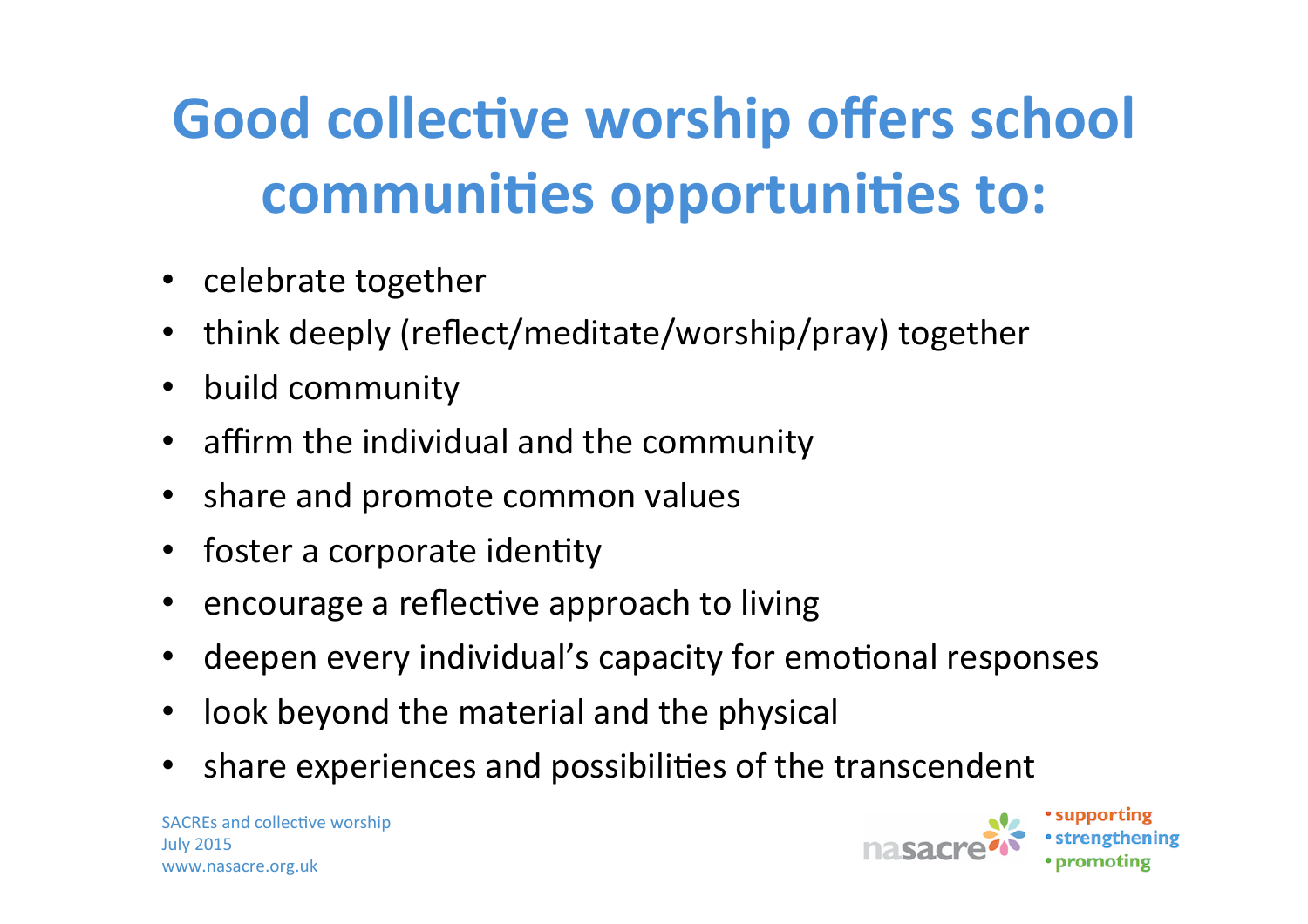#### *Worship***?**

- Providing the opportunity is not the same as expecting everyone to worship and a response does not have to be a faith response.
- For pupils with a faith, it is about giving them a chance to reflect on or explore the topic being considered within the faith aspect of their lives.
- For those who are not religious believers, it is an opportunity to reflect on and develop their own beliefs and values.

This educational purpose should inform clear principles about how collective worship is provided in schools.

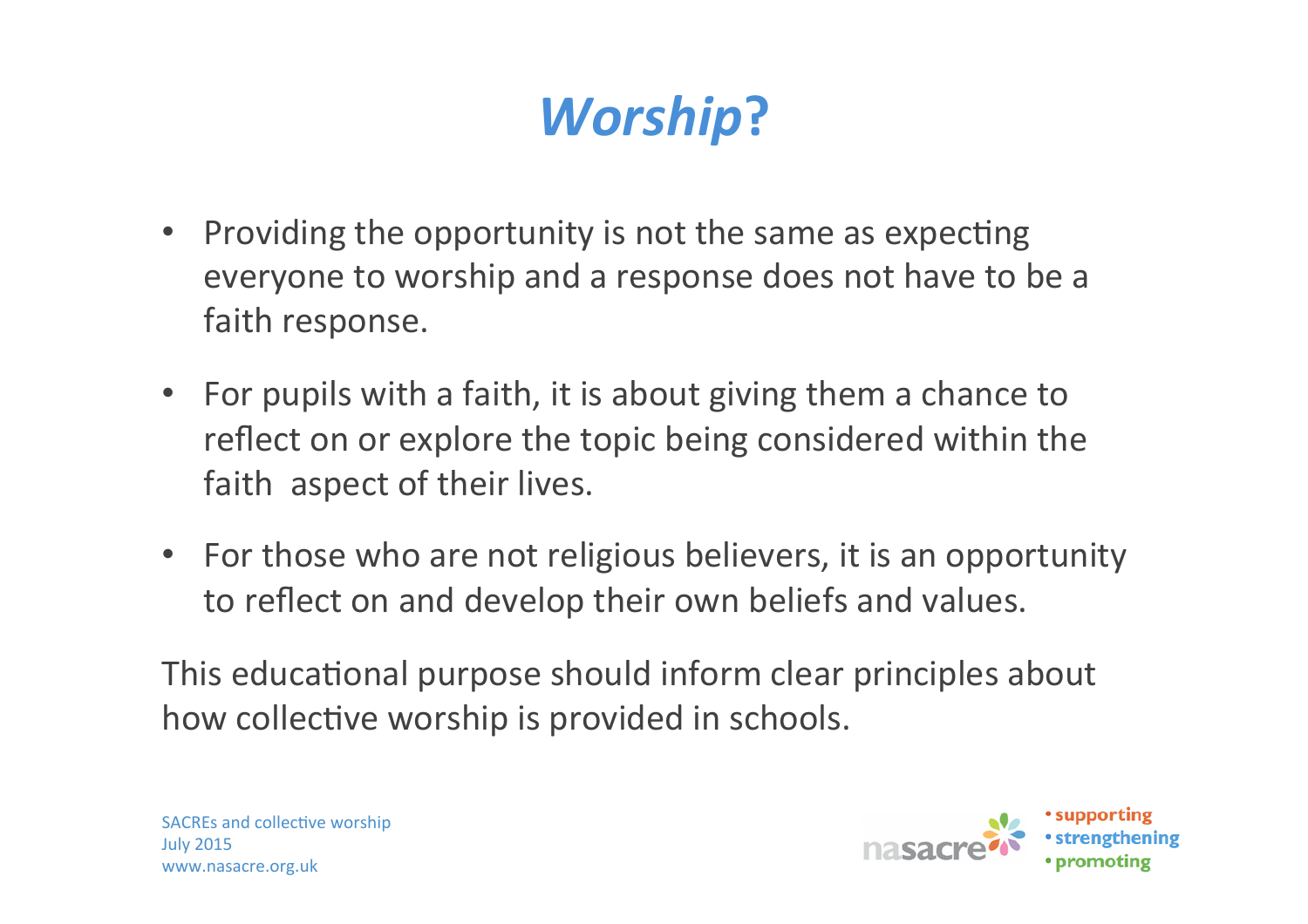### **About prayer**

There is no specification anywhere about what collective worship should include. Prayer is frequently used (and sometimes misused) and can be a difficult issue for some teachers.

- There should be no expectation that children will pray. Words introducing any prayer-like activity should be as an invitation rather than an instruction.
- Any invitation to pray is made for the benefit of those pupils for whom it is appropriate.
- The use of silence gives space for prayer or reflection.

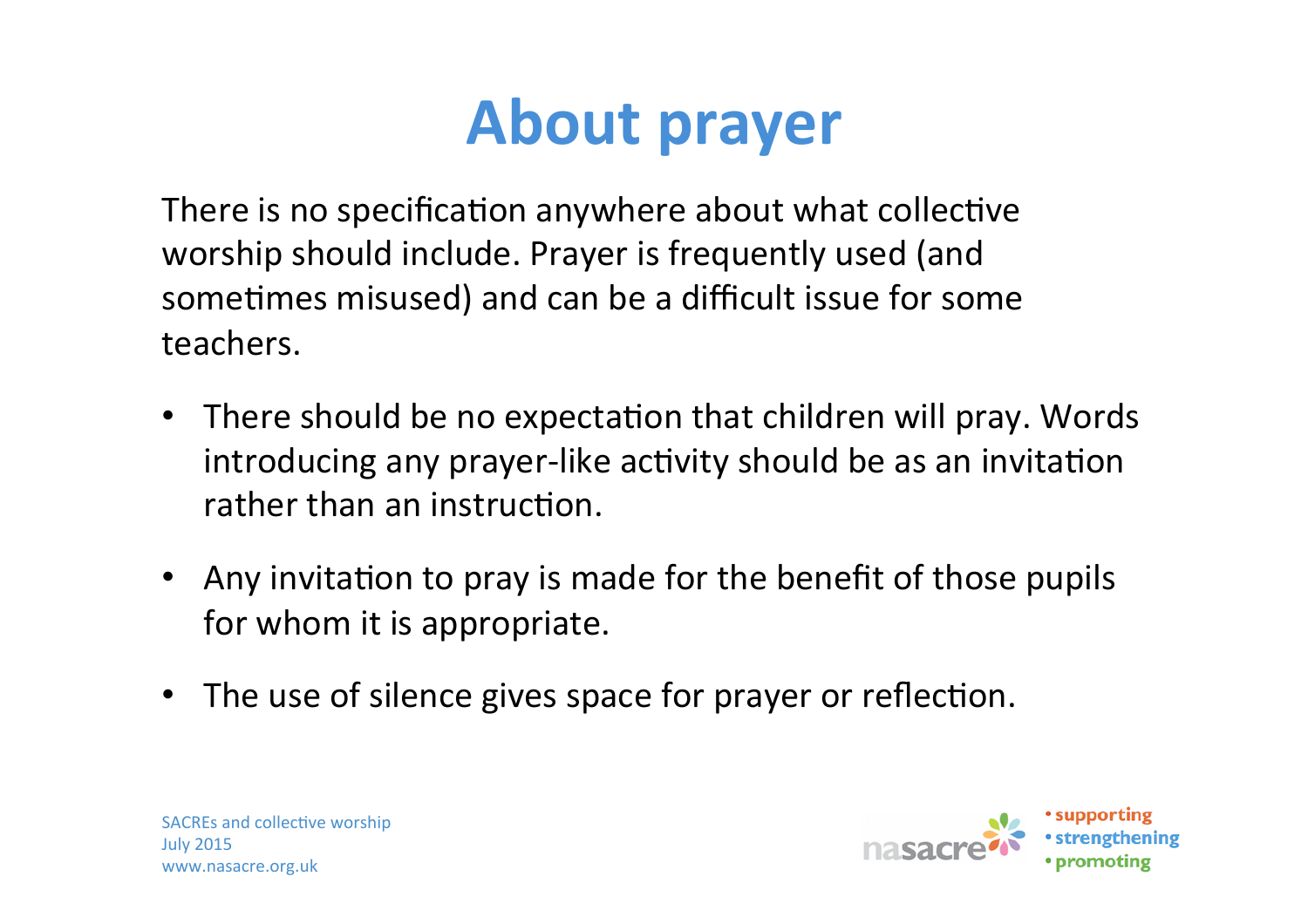#### **About prayer**

- The words need to be owned by the speaker (teacher, child or visitor) or grounded in a religious tradition
- Everyone can be included in a personal reflection on the theme or story or words of a prayer
- It will benefit everyone to be still and to listen to the words of someone's prayer, without expectation of participation

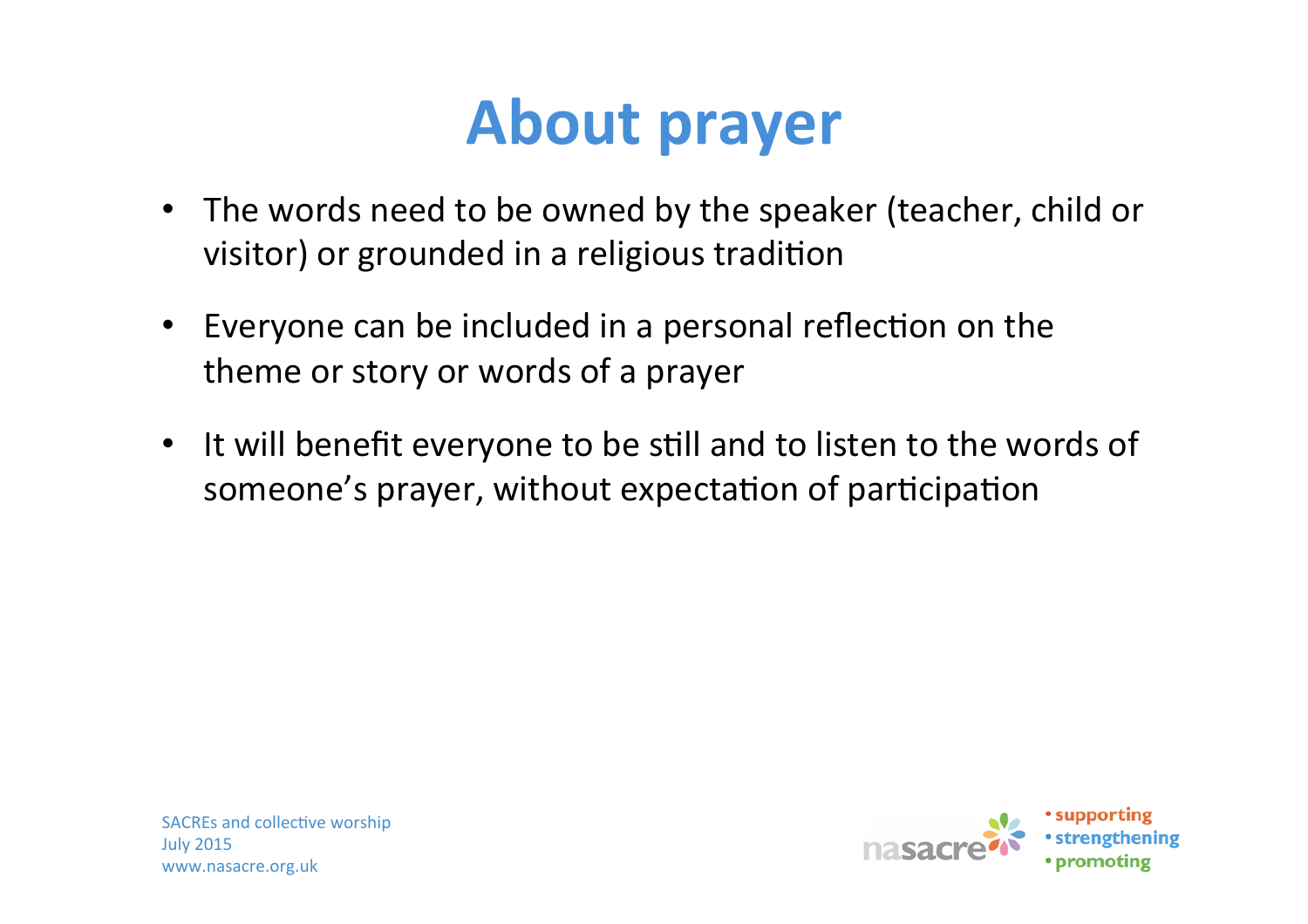#### **What is the purpose of collective worship?**

In community schools, collective worship must have an educational purpose and should:

- be appropriate to the age, aptitude and family background of pupils
- contribute to pupils' spiritual, moral, social and cultural development

Beyond this, schools are free to establish their own educational purposes for collective worship, linked to their aims, ethos and culture, and it is good for SACREs to encourage, enable and support them in doing this.

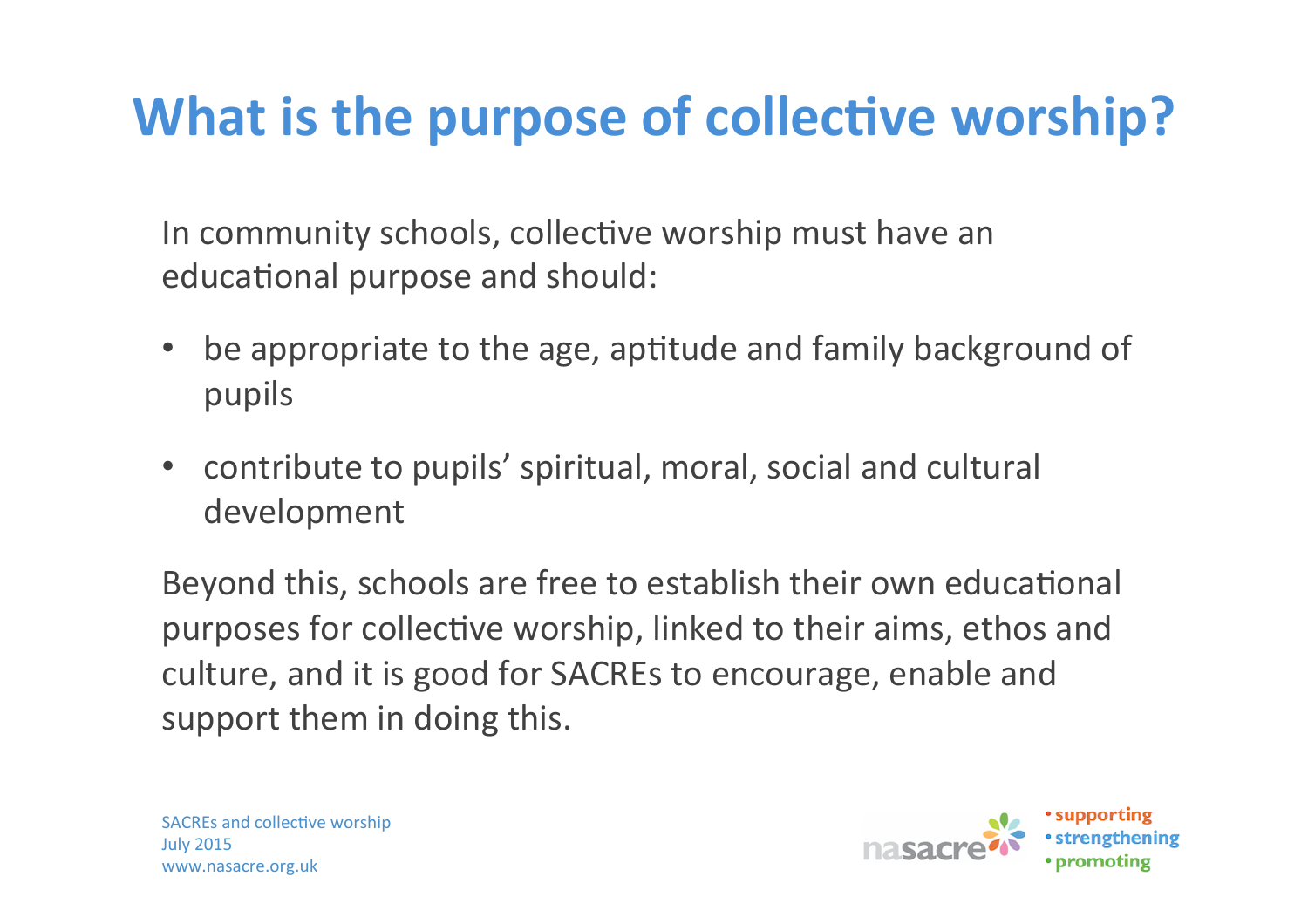#### **'wholly or mainly of a broadly Christian character**

- The majority of collective worship experiences that count as 'wholly or mainly of a broadly Christian character', can be entirely 'broadly Christian' or partly so
- 'Broadly Christian' means reflecting the broad traditions of Christian beliefs, without being distinctively of any particular denomination.
- Schools with a religious character are the only schools permitted to offer corporate 'faith' worship, although the majority also offer an educational experience which makes a contribution to pupils' SMSC development.

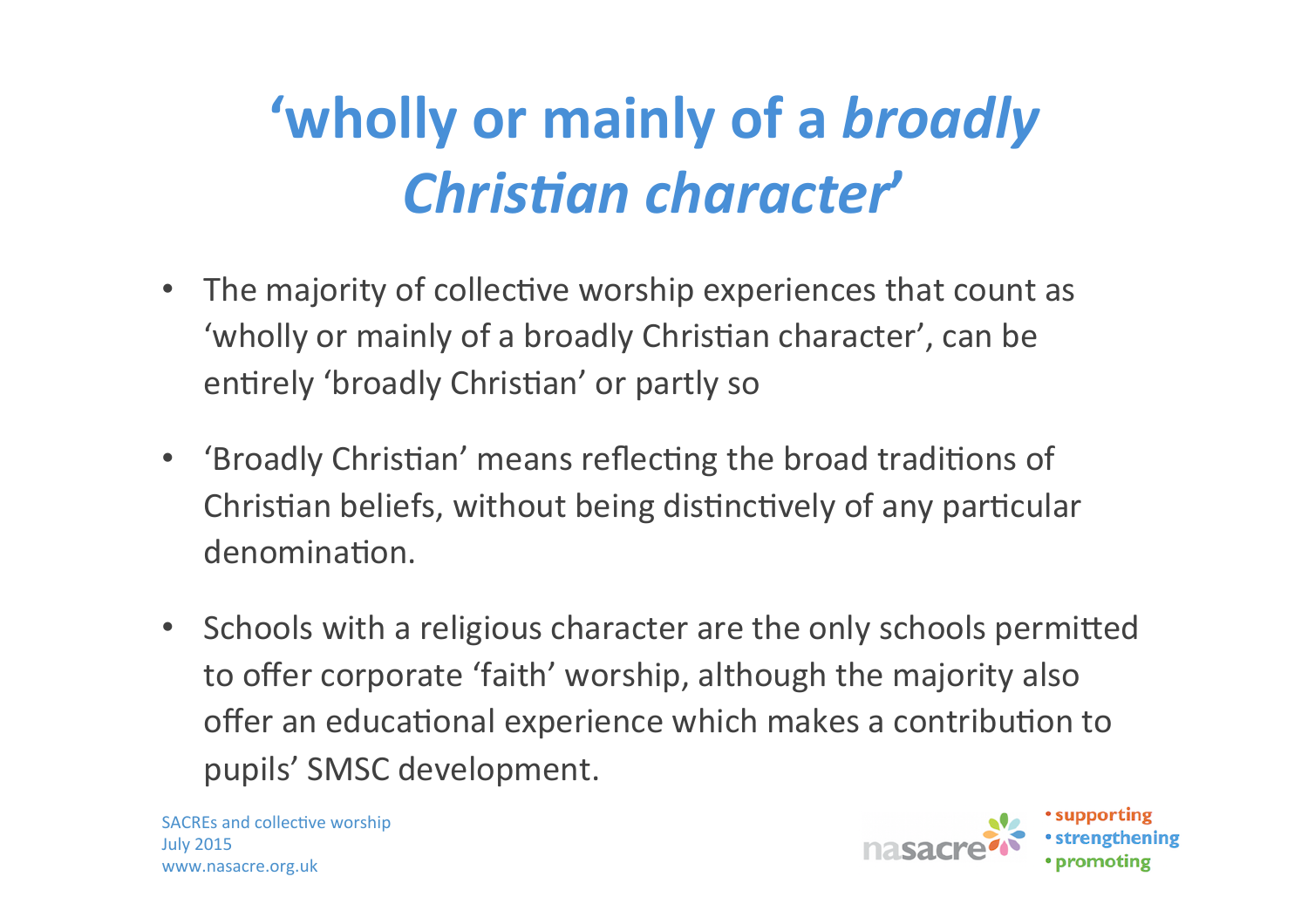#### **Best practice for quality collective worship includes:**

- a commitment from senior leaders to the value of collective worship
- allocation of an appropriate budget for resources and training
- thorough planning to meet the needs of the particular school and its pupils and community
- educational use of religious and other material, ensuring variety in its form and presentation



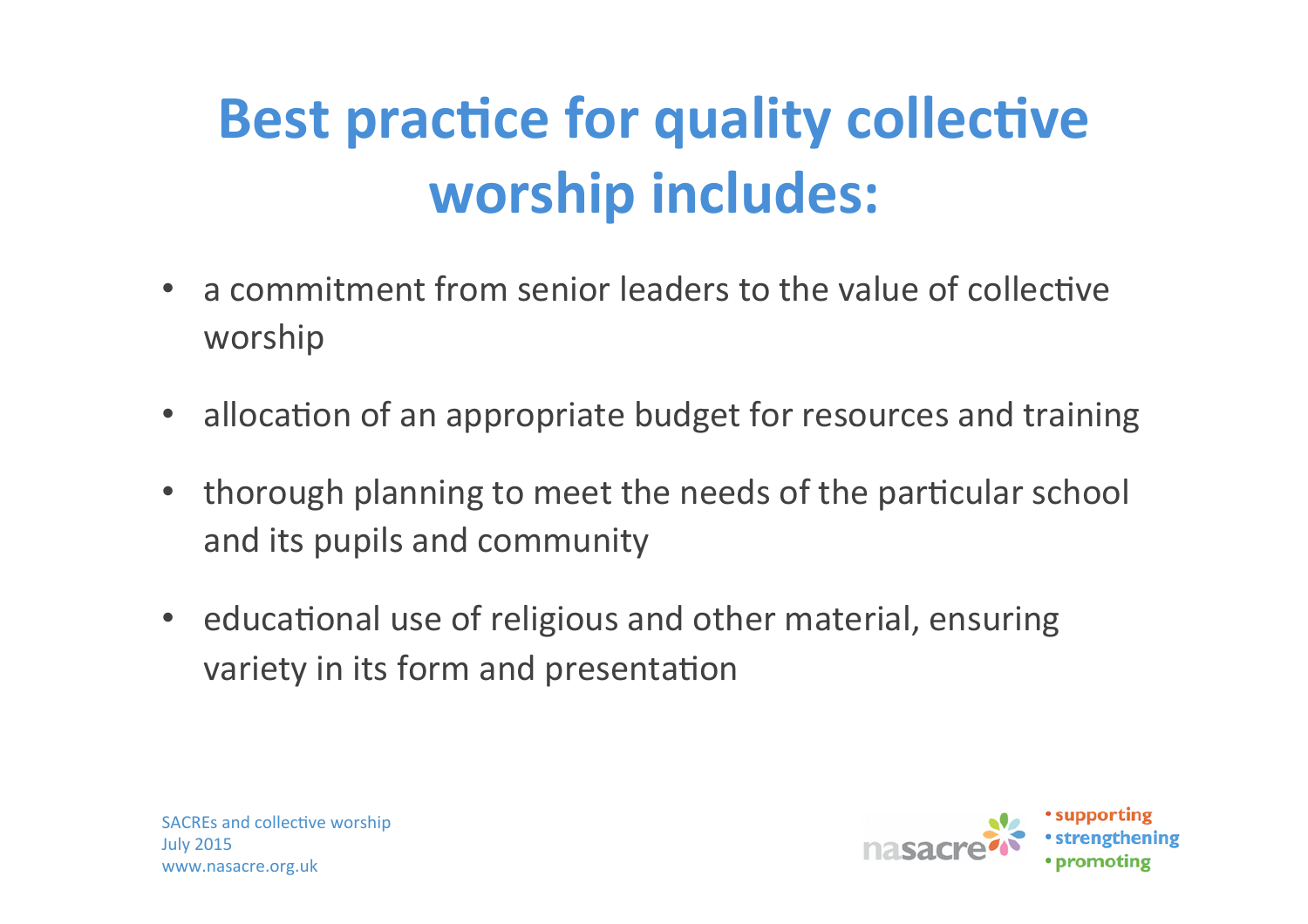#### **Best practice for quality collective worship includes:**

- an open approach that gives pupils opportunities to respond without compromising them in any way
- taking advantage of the freedom to provide collective worship at any time of day and in any school group
- taking every opportunity to interest and inspire pupils



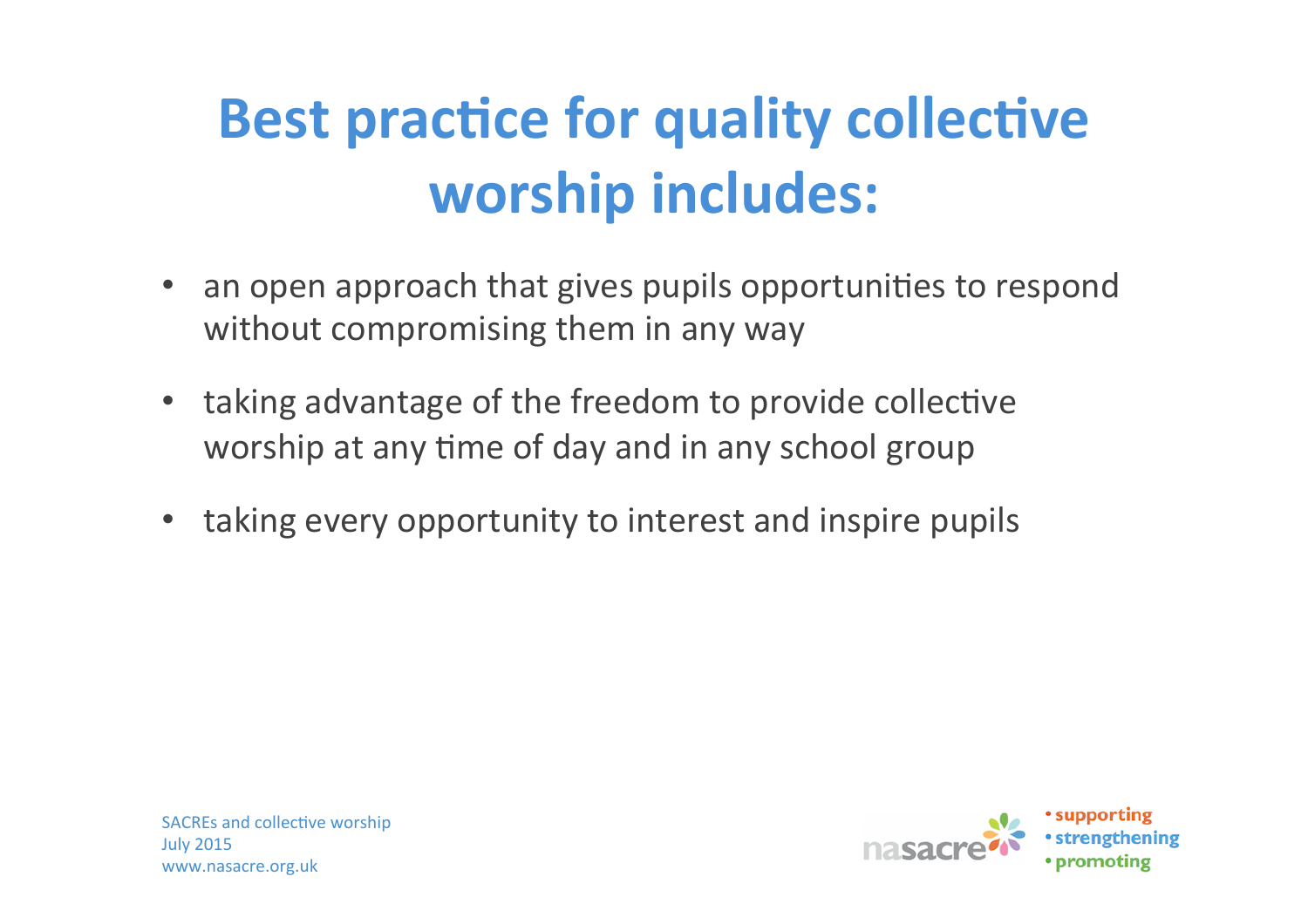## **Collective worship and assembly**

- Collective worship is **not** the same as an assembly, though they may take place in the same gathering.
- A school may hold any number of assemblies each week, but **must** have a daily act of collective worship.
- An assembly could be whole school, by key stage, or year group.
- Collective worship could additionally be held in class or tutor groups for a shorter period of time.



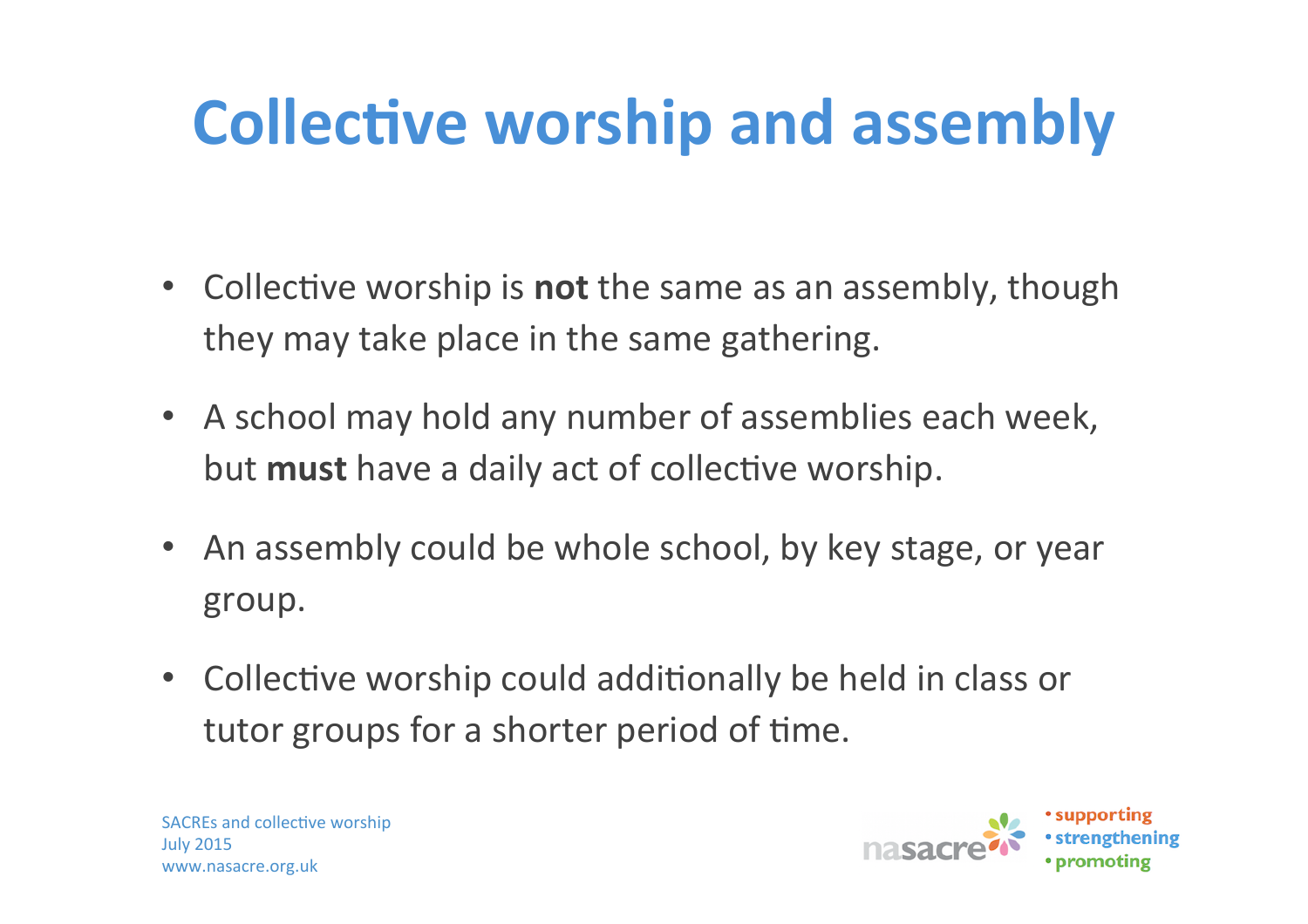## **Collective worship and assembly**

#### **Example:**

A school holds one main assembly each week with a collective worship element.

For the remaining days it has acts of collective worship in tutor or form time.

*Schools* will generally have at least one assembly to develop the school community.

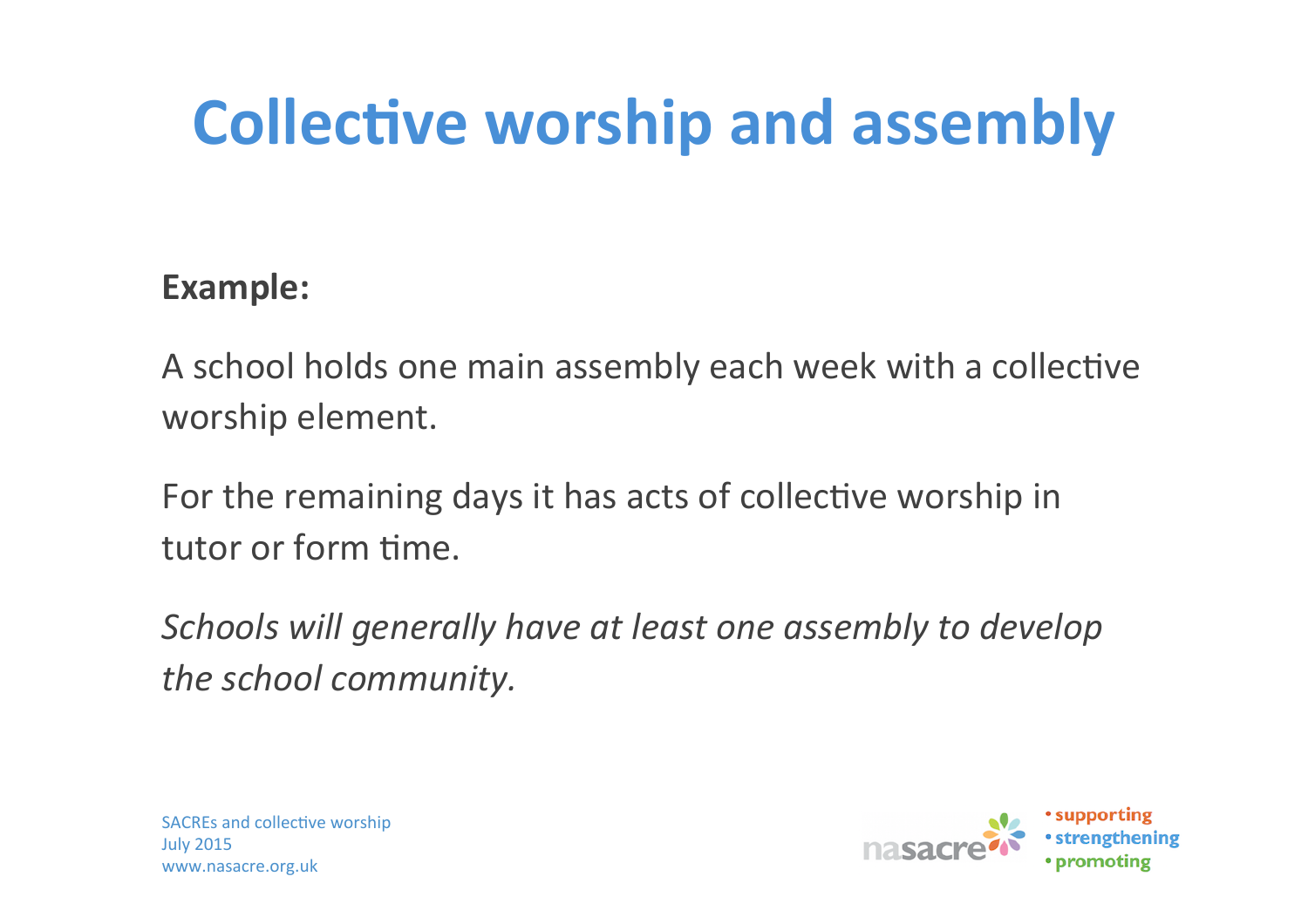## **Managing the right to withdraw**

- **Parents and carers** have the right to withdraw their child(ren) from collective worship and need only write to the headteacher to request this. They do not have to give a reason.
- **Students in the 6<sup>th</sup> form** can withdraw themselves.
- The school must comply with the request. The parent/carer is not obliged to provide a reason. It is good practice for the headteacher to invite the parent/carer in to discuss arrangements and the policy of the school.



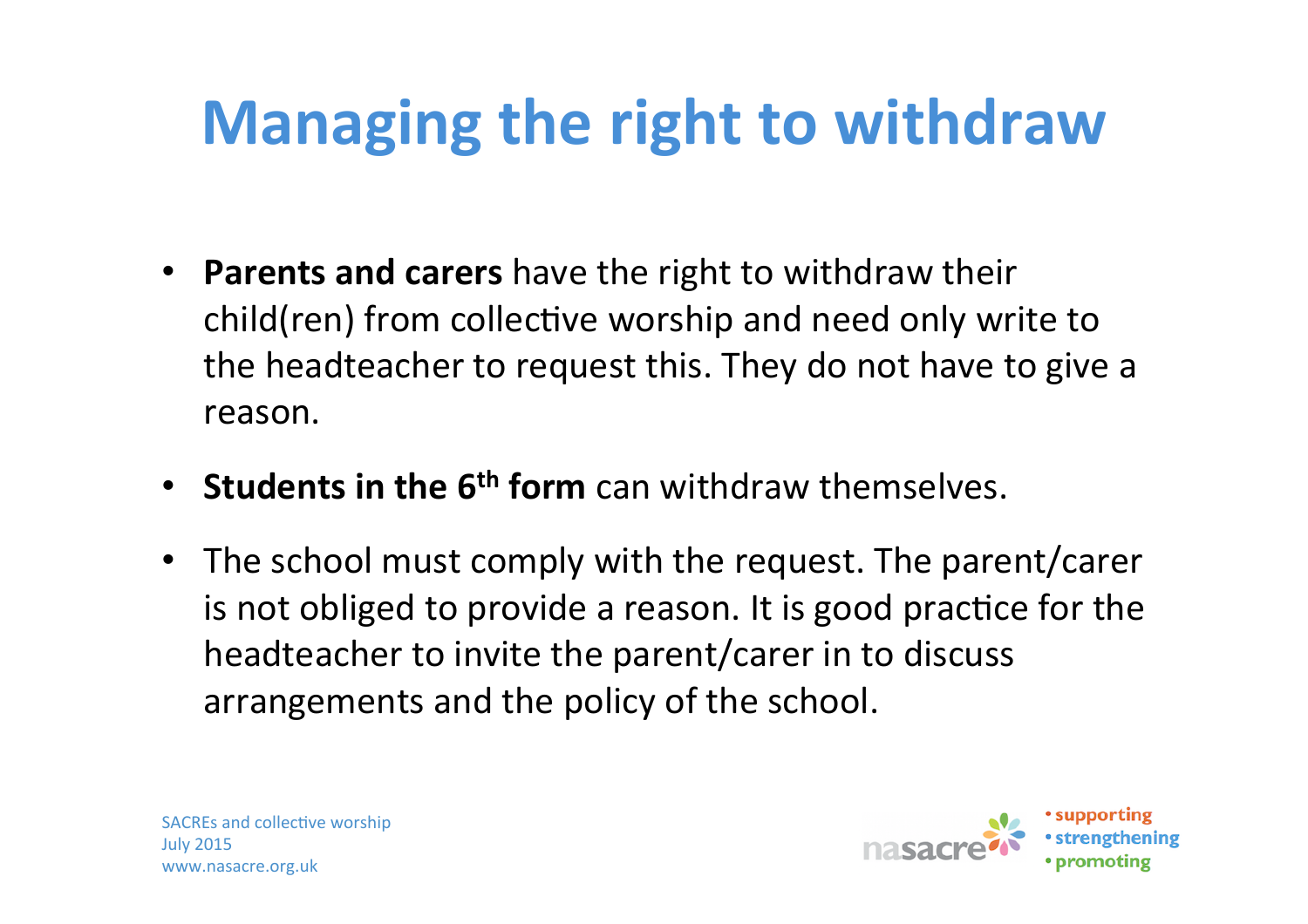## **Managing the right to withdraw**

- The school does not have to provide an alternative activity for children who have been withdrawn but does have to ensure their safety. If the timing is convenient, a parent can bring a child to school after CW or take him/her home beforehand, provided this is agreed at the outset.
- A parent has a right to have alternative worship on the school site, at another school or at another site at no cost to the school or local authority, which must be at the beginning or end of a school day and must not interfere with the pupil's curriculum entitlement.
- Teachers also have the right not to take part in collective worship.



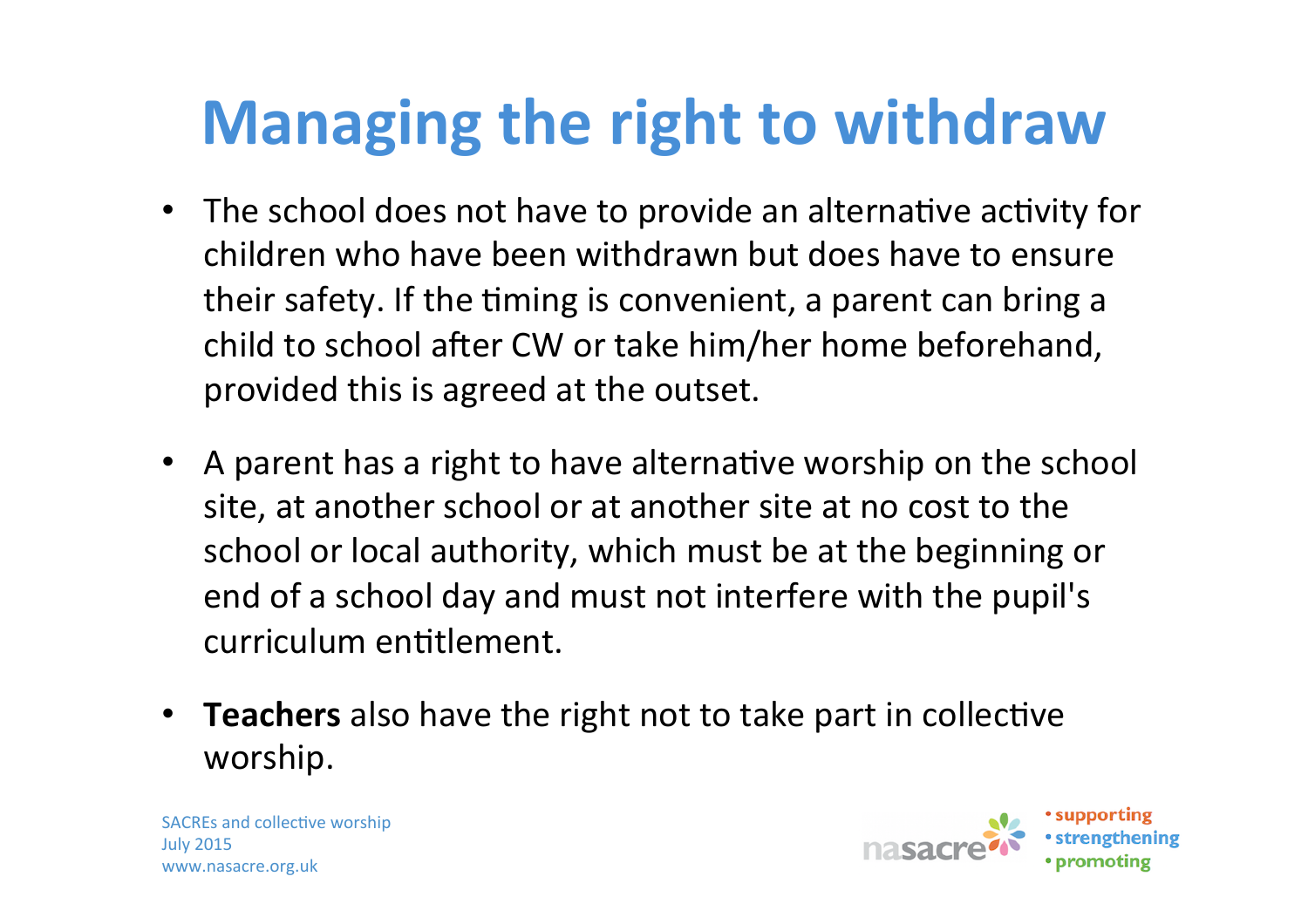#### **What are SACRE's responsibilities in collective worship?**

To: 

- receive inspection reports, noting any references to the quality of collective worship in the context of pupils' spiritual, moral, social and cultural development
- monitor the quality of provision where possible and share good practice
- offer advice to headteachers and governing bodies, including where there may be difficulties

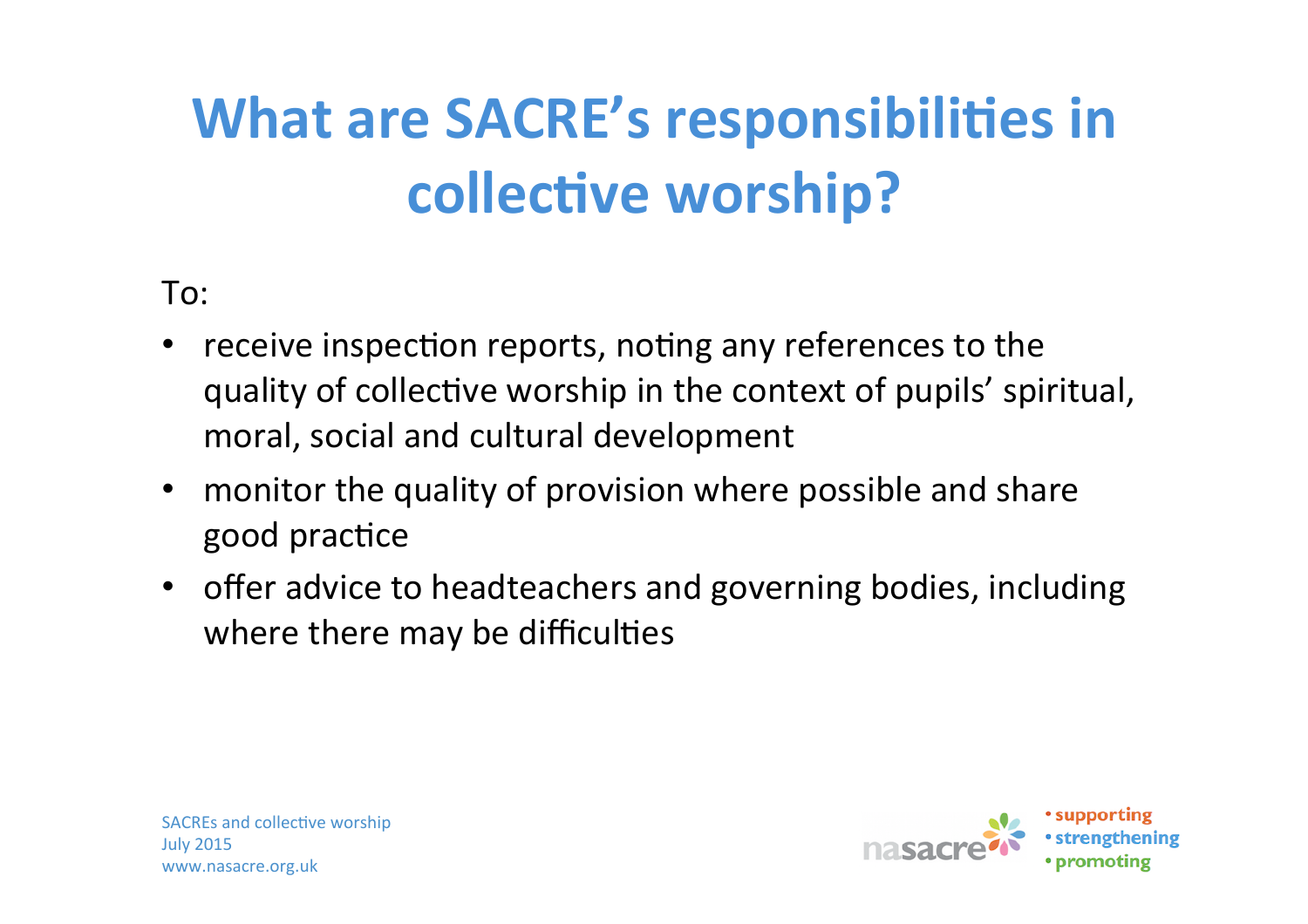#### **What are SACRE's responsibilities in collective worship?**

- The SACRE has the statutory duty to 'grant a determination' to a community school where it is felt that the proportion of acts of collective worship of 'a broadly Christian character' as described by law is not appropriate for all or some pupils.
- If a school feels that the requirement for broadly Christian worship is inappropriate for some or all of the pupils usually because of their family or faith background, the headteacher can apply to the local SACRE for a 'determination' to have this requirement lifted or modified for some or all of the pupils.
- SACREs should have a clear process for applying for a determination. It may be sensible to get the SACRE's proc ess approved by the LA's legal department.

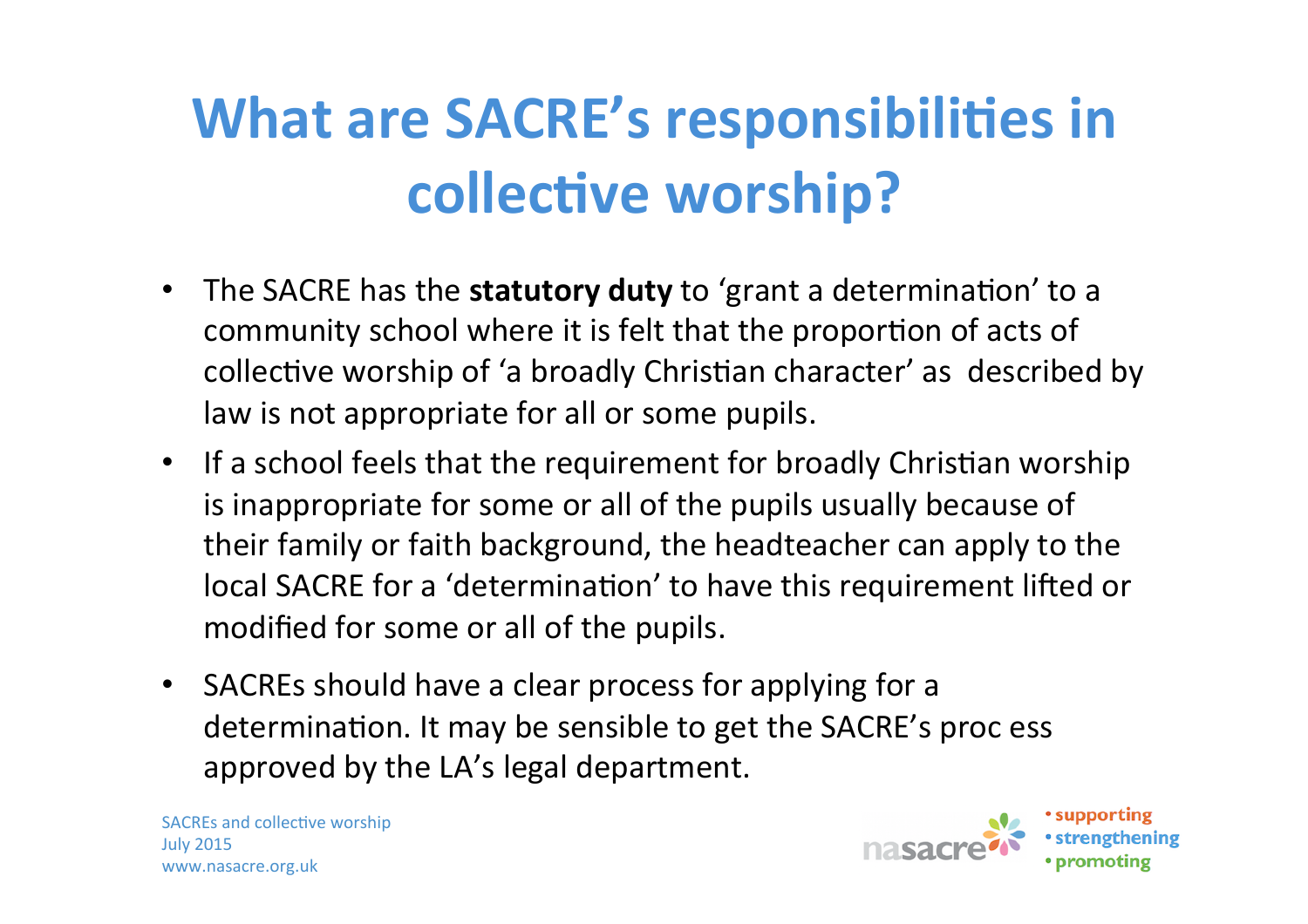## **What is a determination?**

- The technical term 'granting a determination' is so called because SACRE '*determines'* whether the case being made in an application to modify the law for pupils in a school is appropriate.
- A determination only affects the character of collective worship. It does not affect the requirement for all pupils (apart from those withdrawn by their parents/carers) to take part in an act of collective worship on each school day.
- A determination lasts for a period of five years.



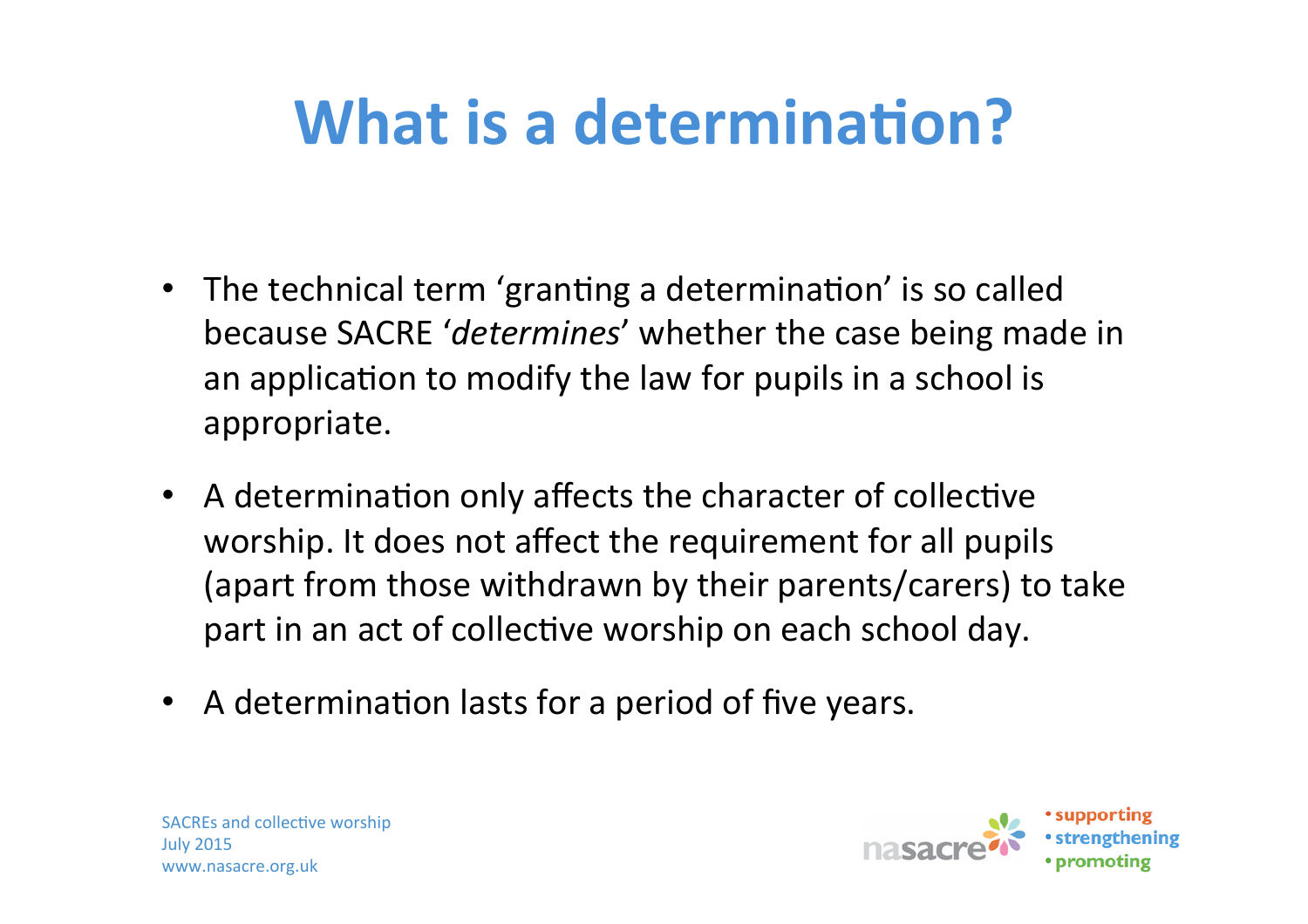#### **Under what circumstances should a school apply for a determination?**

• Usually schools will apply for a determination where significant numbers of parents/carers of pupils express concerns about 'broadly Christian' worship, possibly leading to numerous requests to withdraw their children from collective worship.

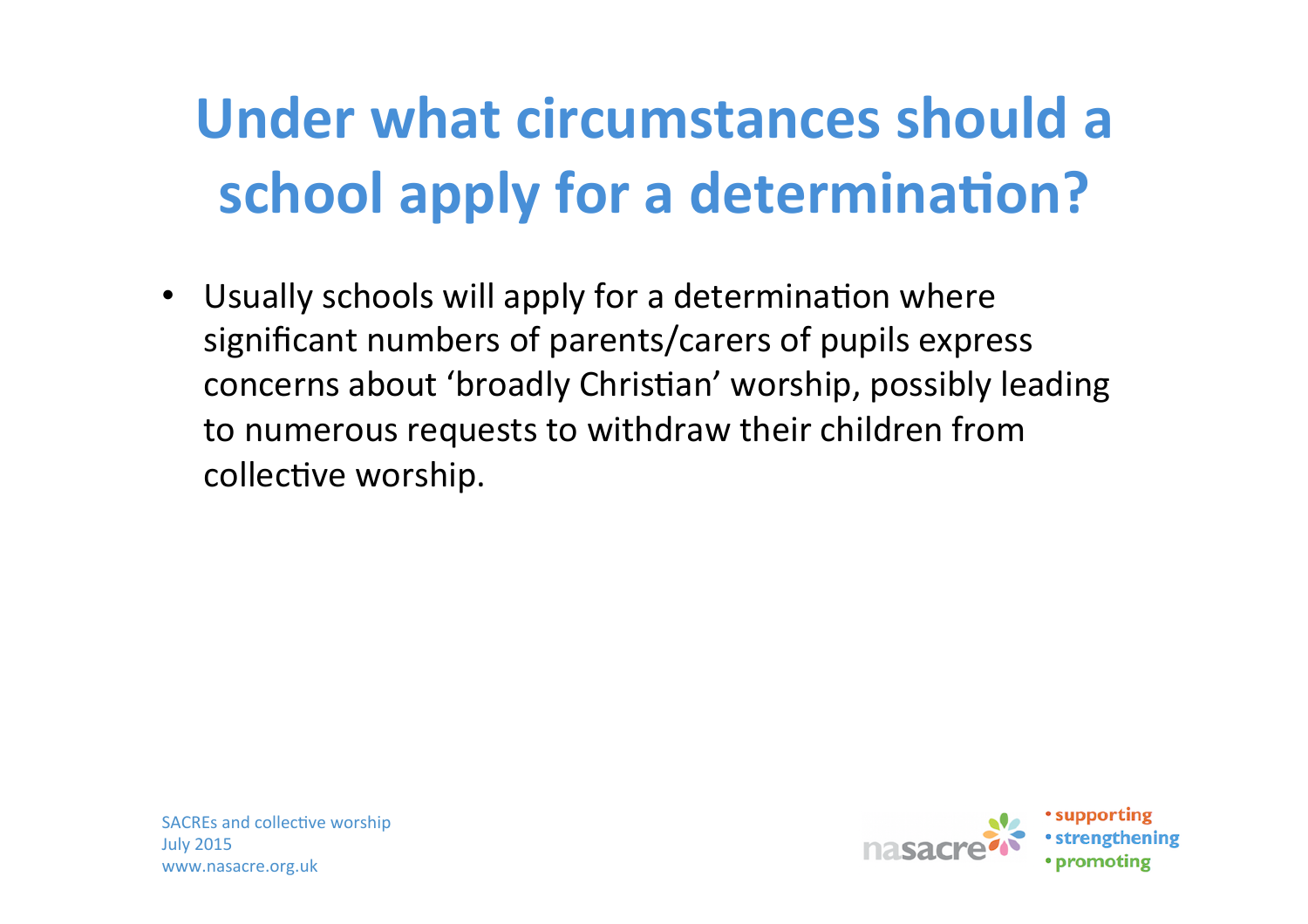#### **What should schools include in an application for a determination?**

- The Headteacher must consult the governing body
- There should be a consultation with parents
- In key stage 2 and secondary schools, some form of pupil participation in the consultation process may be appropriate
- It should be clear whether the application is for the whole school or for a particular group or groups within the school
- A description of the proposed alternative collective worship to be planned and provided

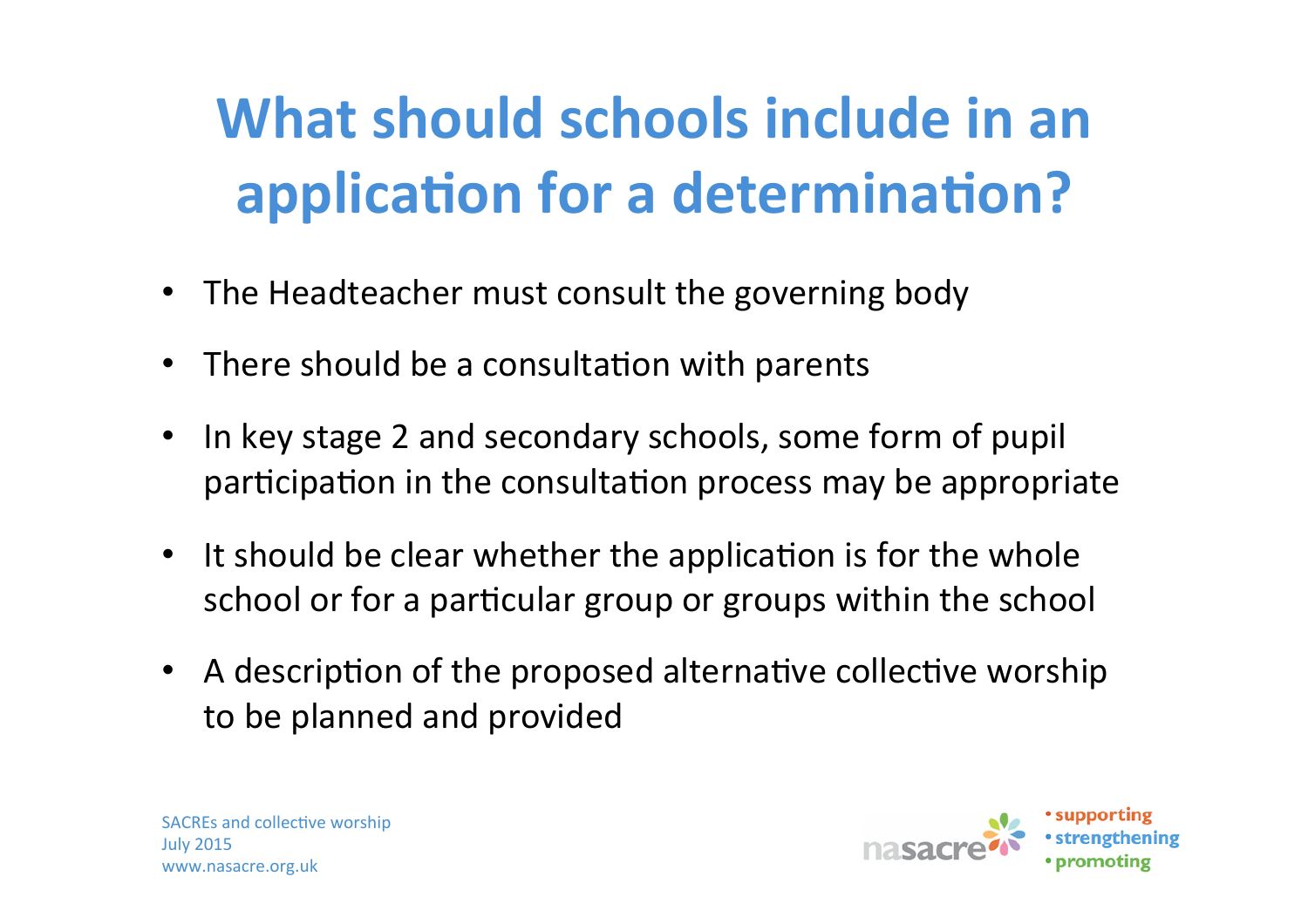#### **What should a SACRE consider before granting a determination?**

- Ensure that the proposed determination is justified by the evidence the school provides in its application, such as number of requests to withdraw from collective worship or the backgrounds of the pupils.
- Evidence of all consultations, including clear evidence that the governing body has been consulted, and the findings of those consultations
- Clear planning for how the school will provide alternative collective worship so SACRE can decide whether that this meets the needs of the pupils and the requirement for a daily act of collective worship